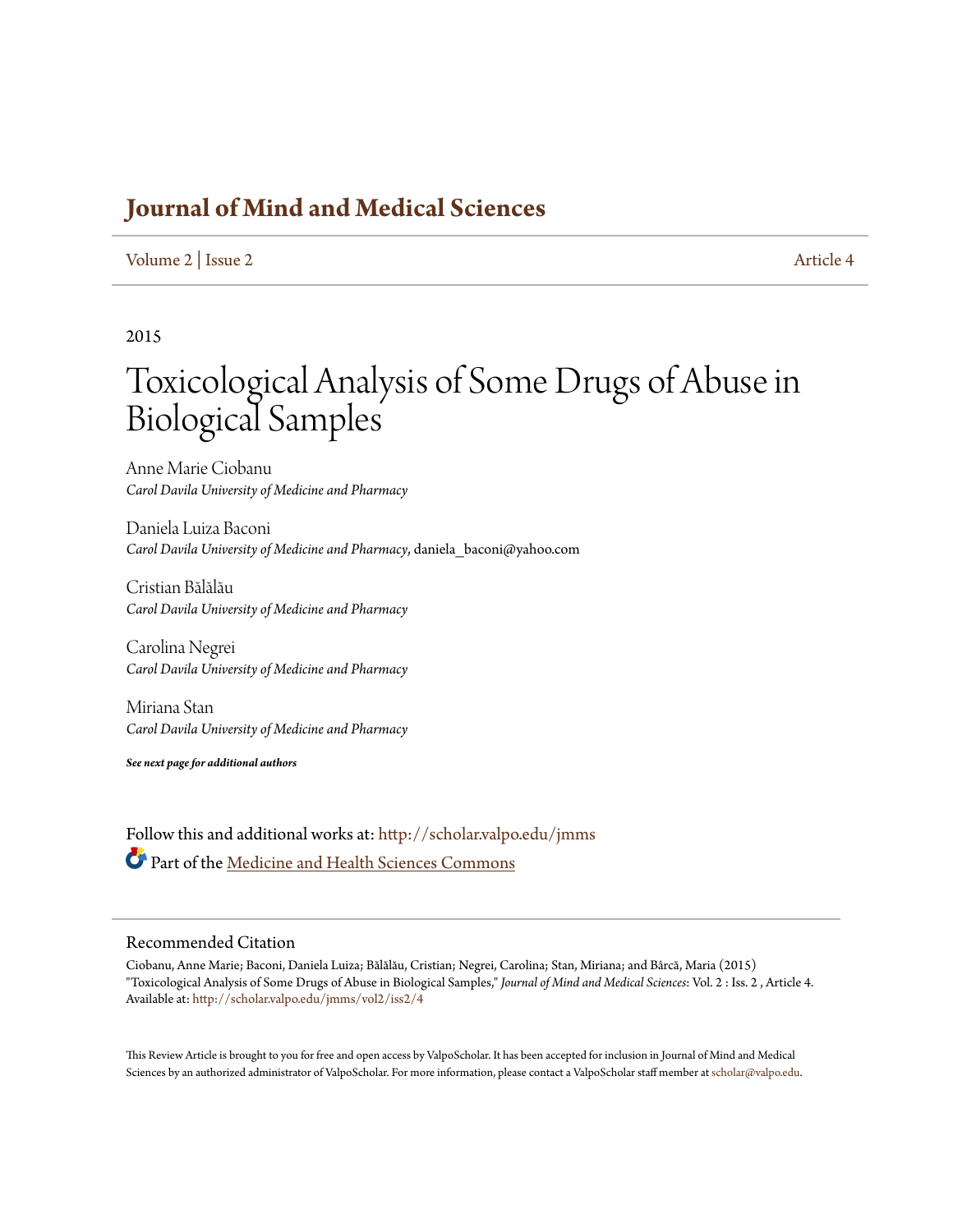# Toxicological Analysis of Some Drugs of Abuse in Biological Samples

#### **Authors**

Anne Marie Ciobanu, Daniela Luiza Baconi, Cristian Bălălău, Carolina Negrei, Miriana Stan, and Maria Bârcă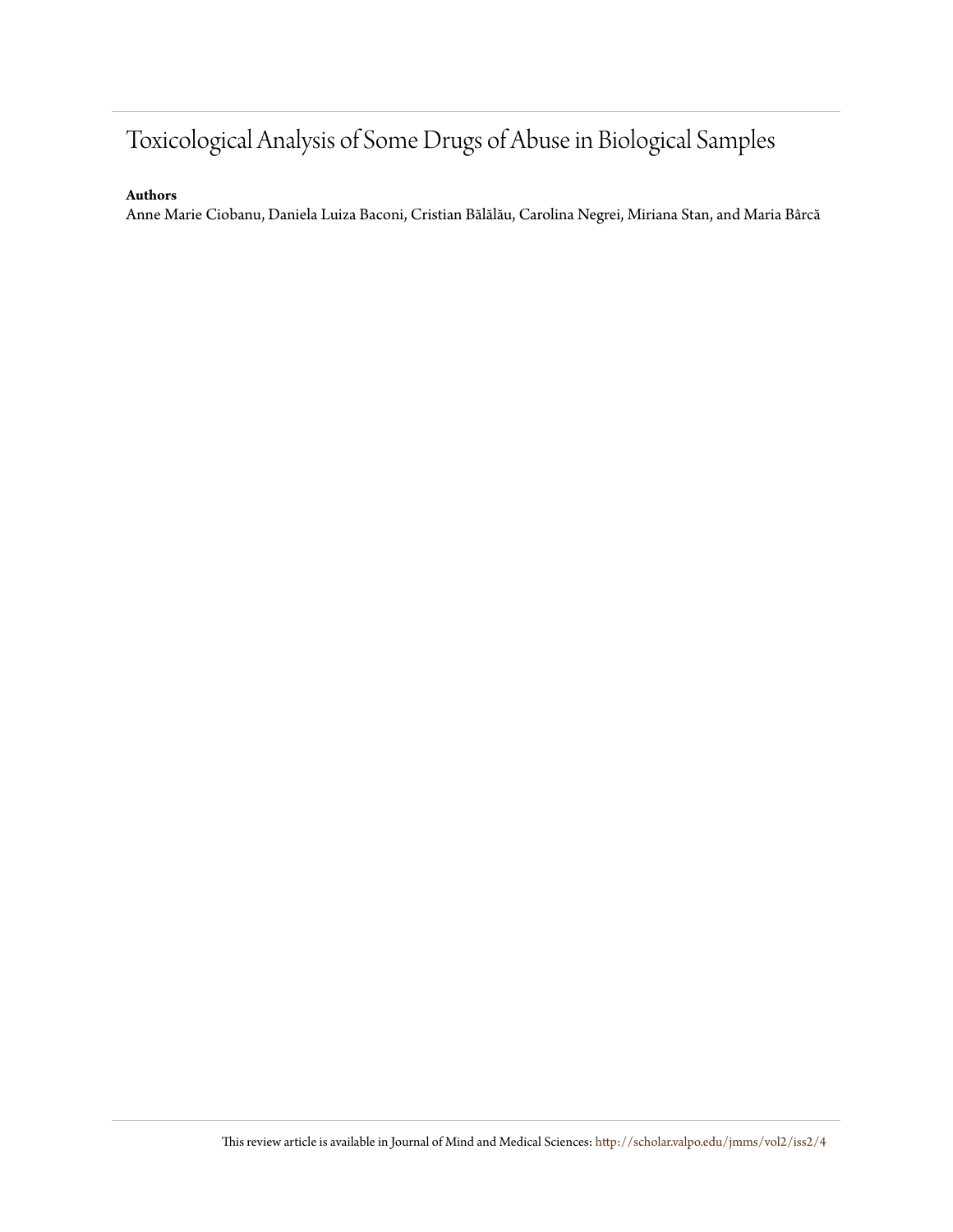# **Toxicological analysis of some drugs of abuse in biological samples**

# **Anne Marie Ciobanu<sup>1</sup> , Daniela Baconi<sup>2</sup> , Cristian Bălălău<sup>3</sup> , Carolina Negrei<sup>2</sup> , Miriana Stan<sup>2</sup> , Maria Bârcă<sup>1</sup>**

 Carol Davila University of Medicine and Pharmacy, Faculty of Pharmacy, Medicines Control Carol Davila University of Medicine and Pharmacy, Faculty of Pharmacy, Department of Toxicology Carol Davila University of Medicine and Pharmacy, Faculty of General Medicine, St. Pantelimon Hospital Corresponding author: Daniela Luiza Baconi, e-mail: [daniela\\_baconi@yahoo.com](mailto:daniela_baconi@yahoo.com)

**Running title:** Toxicological analysis for drugs abuse **Keywords**: toxicological analysis, drugs of abuse, screening test, GCMS, HPLC, LCMS

**[www.jmms.ro](http://www.jmms.ro/)** 2015, Vol. II (issue 2): 108- 127. **Date of submission**: 2015-03-11; **Date of acceptance**: 2015-06-17

#### **Abstract**

Consumption of drugs of abuse is a scourge of modern world. Abuse, drug addiction and their consequences are one of the major current problems of European society because of the significant repercussions in individual, family, social and economic level. In this context, toxicological analysis of the drugs of abuse in biological samples is a useful tool for: diagnosis of drug addiction, checking an auto-response, mandatory screening in some treatment programs, identification of a substance in the case of an overdose, determining compliance of the treatment.

The present paper aims to address the needs of healthcare professionals involved in drugs addiction treatment through systematic presentation of information regarding their toxicological analysis. Basically, it is a tool that help you to select the suitable biological sample and the right collecting time, as well as the proper analysis technique, depending on the purpose of analysis, pharmacokinetic characteristics of the drugs of abuse, available equipment and staff expertise.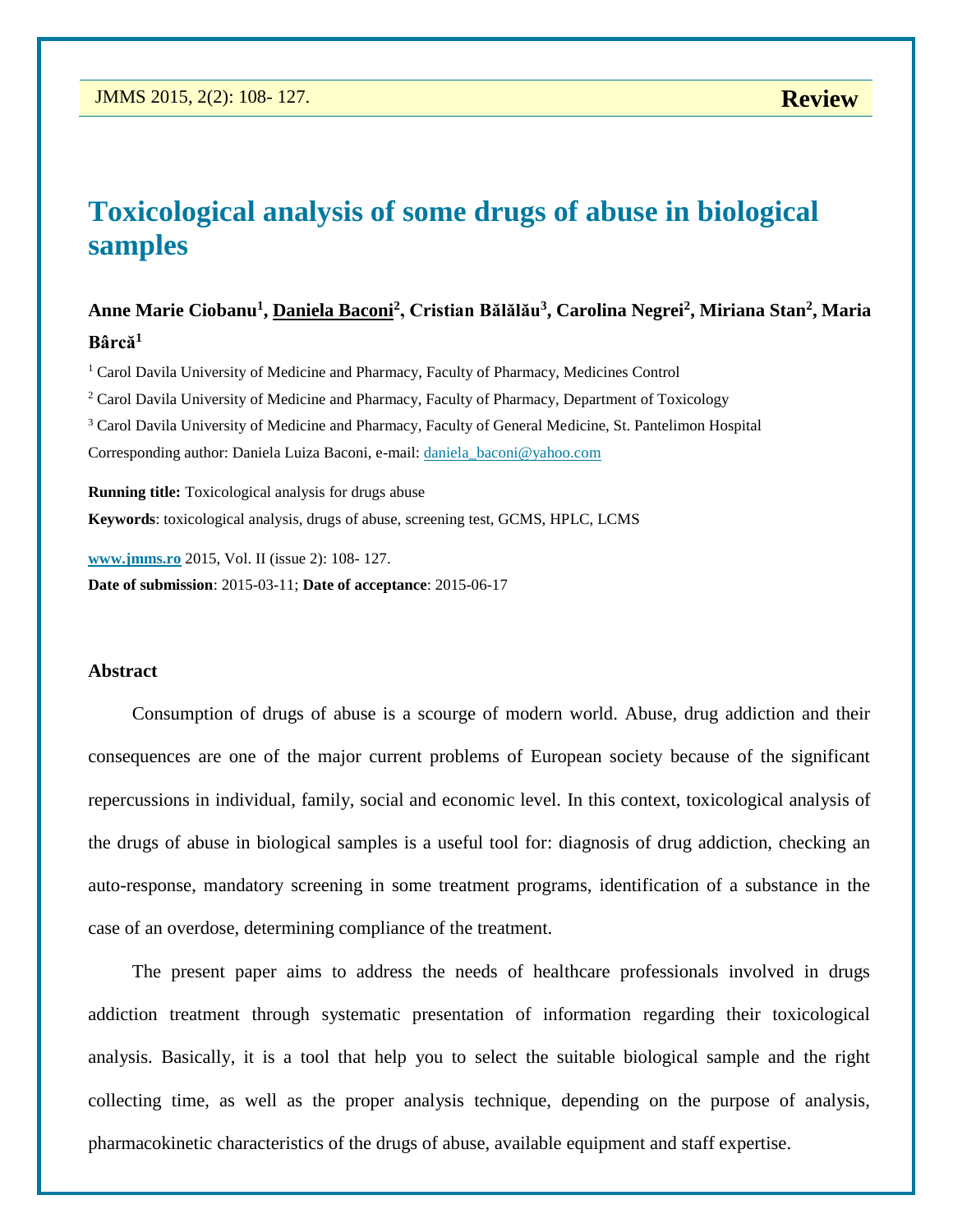## **Introduction**

Consumption of drugs of abuse is a scourge of modern world, regardless the fact that we are talking about high-risk drugs or about the off label use of certain authorized medicinal products. It is a large-scale, multifactorial, dynamic phenomenon which affects all the age groups, but predominantly the one between 14 and 35 years old. Abuse and drug addiction, as well as their consequences are one of the major problems in the current European society (1- 3). This is due to their significant repercussions in individual, family and social level (crime, social marginalization, and death due to overdose or by suicide) as well as in the economic level: dependence treatment costs but also the costs of the therapy for viral and bacterial infections associated with the intravenous consumption (AIDS, HVC, or reappearance of TBC) (4, 5). Given the major risks associated with the drugs of abuse, their analysis in biological samples is a useful tool for:

- **-** Initial diagnosis of drug addiction
- **-** Checking an auto-response, a declaration
- **-** Mandatory *screening* in some treatment programs
- **-** *Screening* as a method of tracking drug effects over time
- **-** Identification of the substance in case of an overdose
- **-** Determination of treatment compliance

#### **Discussion**

*Toxicological analysis* represents the whole analytical processes through which the presence of a toxic substance in an analysed sample is determined. It includes the physicochemical methods for the isolation, identification and quantification of toxic substances in the air, water, soil, food, delict objects and organic products for the prevention or diagnosis of intoxications (6- 9).

*Drugs of abuse* are those substances which, as a result of pleasant effects they produce, are used for other purposes than the ones they are intended to. For example, the therapeutic effect in the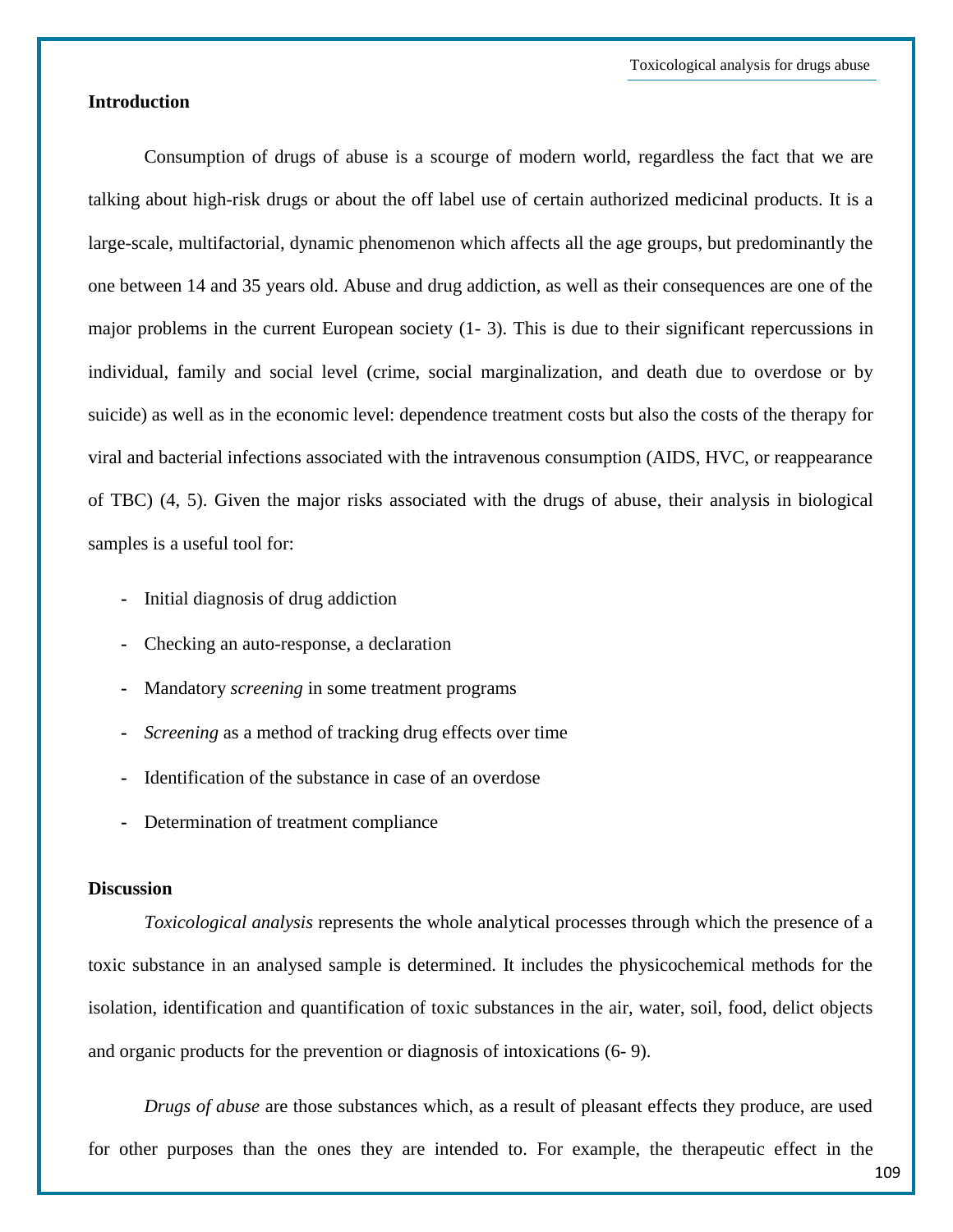benzodiazepines case or the industrial use in volatile solvents case. Drugs of abuse are those substances whose possession, transport or storage is restricted by law, due to potential harmful effect on the consumer and include materials manufactured under license, as well as illicit products manufactured in clandestine laboratories or natural products (10- 14).

The methodology of toxicological analyses of drugs of abuse is developed based on:

- **-** Type of sample used
- **-** Scope of analysis
- **-** Pharmacokinetic features and biotransformation of the illicit substance
- **-** Available equipment and reagents
- **-** Staff expertise
- **-** Costs.

*Biological samples.* Depending on the purpose of the analysis, the substances of abuse may be determined from different biological samples.

**Blood/plasma:** first choice for the quantitative determination of drugs; therapeutic levels in the blood are low but, when they are consumed abusively, the concentrations may be 2-3 times higher.

**Urine:** first choice for screening of drugs of abuse. It is available in sufficient quantity and substances or metabolites are present in relatively high concentrations.

**Hair:** it is used for the determination of the history of an abuse substance consumption. Detection is possible at10-14 days to 90 days after ingestion.

**Saliva:** it is used for the screening of drugs of abuse consumed within the last 24 hours.

**Meconium:** reveals maternal history of drugs of abuse consumption in the last 20 weeks of pregnancy and allow the choice of therapy for mother and new-born.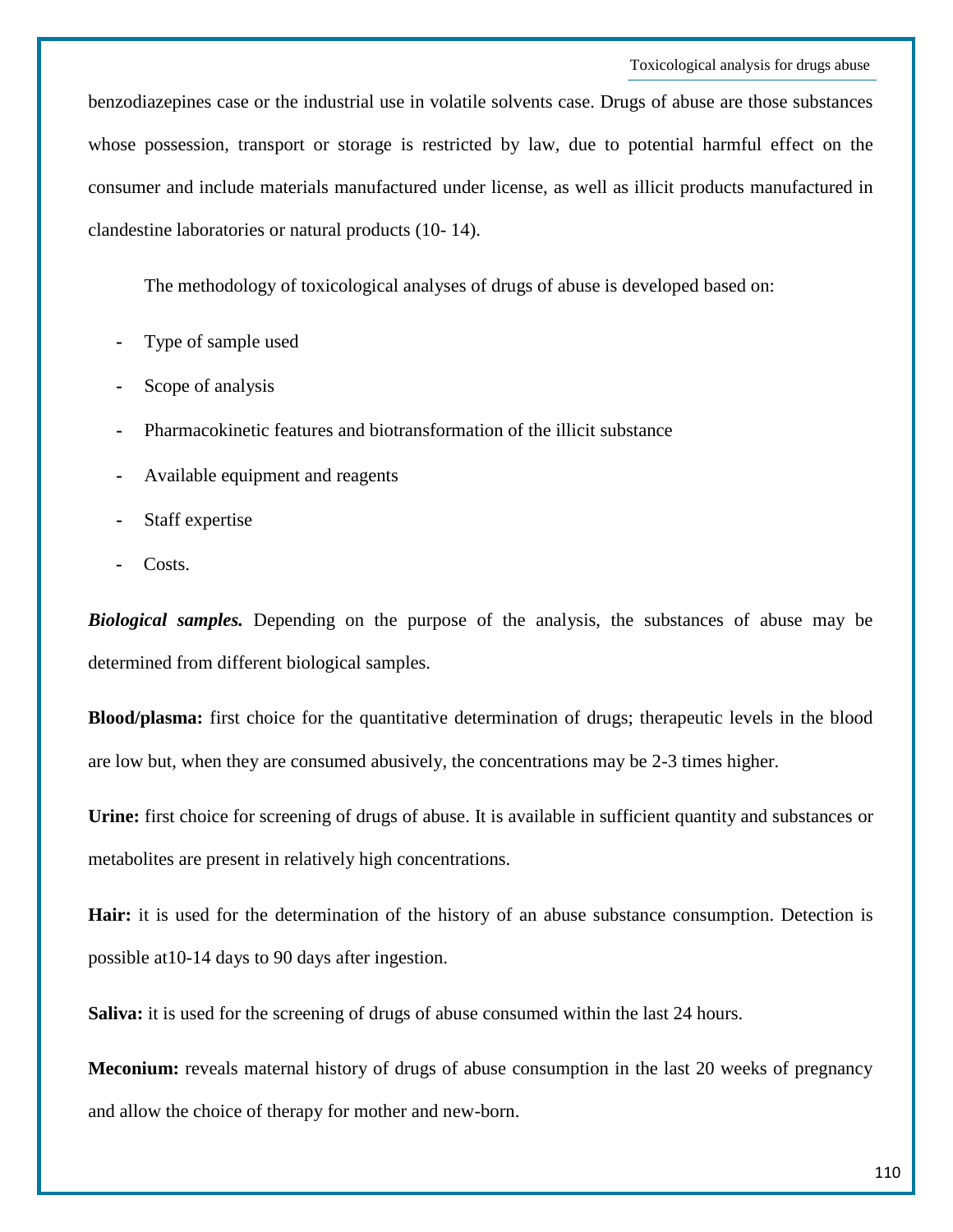**Breast milk:** it is used for the determination of the exposure extent of the infant to drugs of abuse.

For example, in table no. 1 are presented the chromatographic techniques used for the analysis of methadone cited in the literature, grouped according to biological samples in which the determination is carried out (15- 16).

| <b>BIOLOGICAL</b><br><b>SAMPLE</b> | <b>GC-MS</b>                                                                    | <b>HPLC</b>                                                                                          | <b>LC-MS</b>                                                                                                                                                                                                                 |
|------------------------------------|---------------------------------------------------------------------------------|------------------------------------------------------------------------------------------------------|------------------------------------------------------------------------------------------------------------------------------------------------------------------------------------------------------------------------------|
| <b>Plasma</b>                      |                                                                                 | Schmidt N. et al., 1992<br>Foster D. et al, 2001<br>Foster D. et al, 2003<br>Hallinan R. et al, 2006 | Liang H.R. et al., 2004<br>Whittington D. et al., 2004<br>Etter M.L. et al., 2005<br>Lehotay D.C. et al., 2005<br>Rook E.J. et al., 2005<br>Quintela O. et al., 2006<br>Jenkins R. et al., 2006<br>Shakleya D.M. et al, 2007 |
| Urine                              | Larson M. et al, 2009<br>Moore C. et al., 2001                                  | Cheng Y.-F. et al., 1999                                                                             | Dams R. et al, 2003<br>Shakleya D.M. et al, 2010                                                                                                                                                                             |
| <b>Breast milk</b>                 |                                                                                 |                                                                                                      | Choo R.E. et al, 2007<br>Jansson L.M. et al, 2007                                                                                                                                                                            |
| Meconium                           |                                                                                 |                                                                                                      | Choo R. E. et al, 2005                                                                                                                                                                                                       |
| <b>Umbilical cord</b>              | Nikolaou P.D. et al., 2008                                                      |                                                                                                      | de Castro A. et al., 2009                                                                                                                                                                                                    |
| <b>Placenta</b>                    |                                                                                 | Nanovskaya T.N. et al., 2004                                                                         |                                                                                                                                                                                                                              |
| <b>Saliva</b>                      |                                                                                 |                                                                                                      | Concheiro M. et al, 2010<br>Rodriguez Rosasa M.E. et al.,<br>2003<br>Ortelli D. et al., 2000                                                                                                                                 |
| Hair                               | Moeller M.R. et al., 1993<br>Lucas A.C.S. et al., 2000<br>Girod C. et al., 2001 |                                                                                                      | Kintz P. et al., 2009                                                                                                                                                                                                        |
| <b>Sweating</b>                    | Brunet B.R. et al., 2008                                                        |                                                                                                      |                                                                                                                                                                                                                              |

*Table 1. Chromatographic analysis of methadone according to the biological samples*

The detection time of abuse substances is varying in different biological samples. For example, drugs of abuse are detected in saliva within minutes after consumption and in urine only after 4-8 hours  $(17-19)$ .

Biological samples matrix is very complex and contains other endogenous or exogenous substances in addition to substances of interest. This is the reason that, in most cases, is necessary to use specific isolation procedures (20- 24).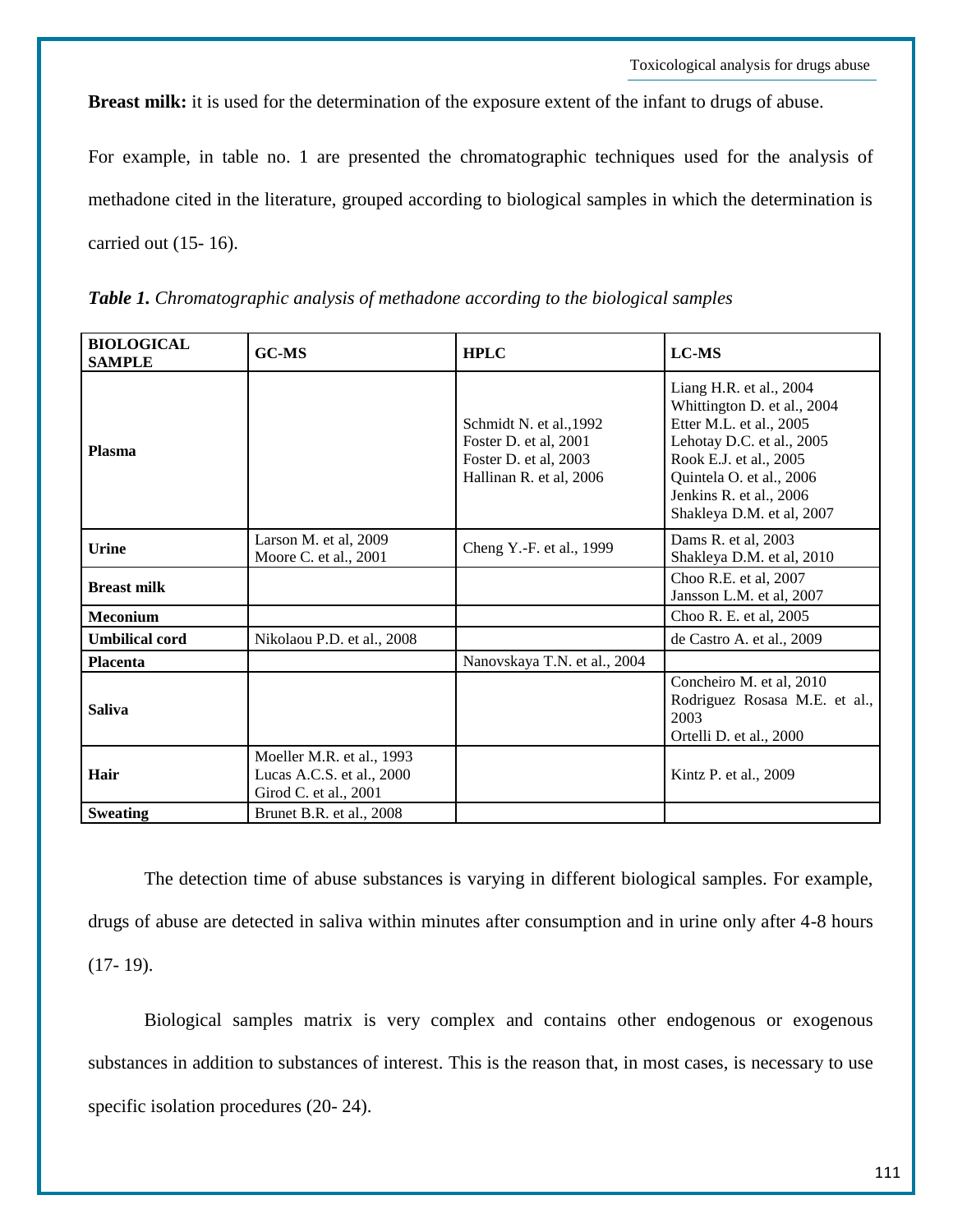| <b>Abuse substance</b> | <b>Saliva</b> | <b>Urine</b>                               |
|------------------------|---------------|--------------------------------------------|
| Marijuana              | $12-24$ hours | Days/wk. Depending on the frequency of use |
| Opioid                 | $12-24$ hours | $2-4$ days                                 |
| Amphetamine            | 24-48 hours   | $1-2$ days                                 |
| <b>Benzodiazepine</b>  | $24-48$ hours | week                                       |
| <b>Cocaine</b>         | $12-24$ hours | $2-3$ days                                 |

*Table 2. The detection time of certain substances of abuse in saliva and urine*

**Procedures for extraction** of drugs of abuse from biological samples:

The *liquid - liquid extraction* (LLS): the method used for emergency analysis and for unknown analysis when substances with physico-chemical properties must be extracted. This process facilitates the extraction of a drug from aqueous solutions in organic solvents and involves a relatively high consumption of solvents and multiple operations of extraction and separation.

*Solid phase extraction* (SPE): the aim of this method is the extraction, purification, and, sometimes, the concentration of non-volatile or semi-volatile substances for analysis. It involves passing aqueous solution through a column with silica based desiccant, active carbon and resins. It is a more expensive process and often less sensitive (25- 29).

#### **Testing of substances of abuse extracted from biological samples**

The tests for substances of abuse shall be sub-divided into two types of analytical procedures:

- **-** *Screening tests*: are quick, simple and requires a minimum previous processing of the sample. Examples: immunoassays, Thin Layer Chromatography (TLC).
- **-** *Confirmatory tests*: are performant, sensitive, selective methods that reduce the number of falsepositive / false-negative results. Examples: Gas Chromatography-Mass Spectrometry (GCMS), High performance liquid chromatography (HPLC), Liquid chromatography-Mass Spectrometry (LCMS).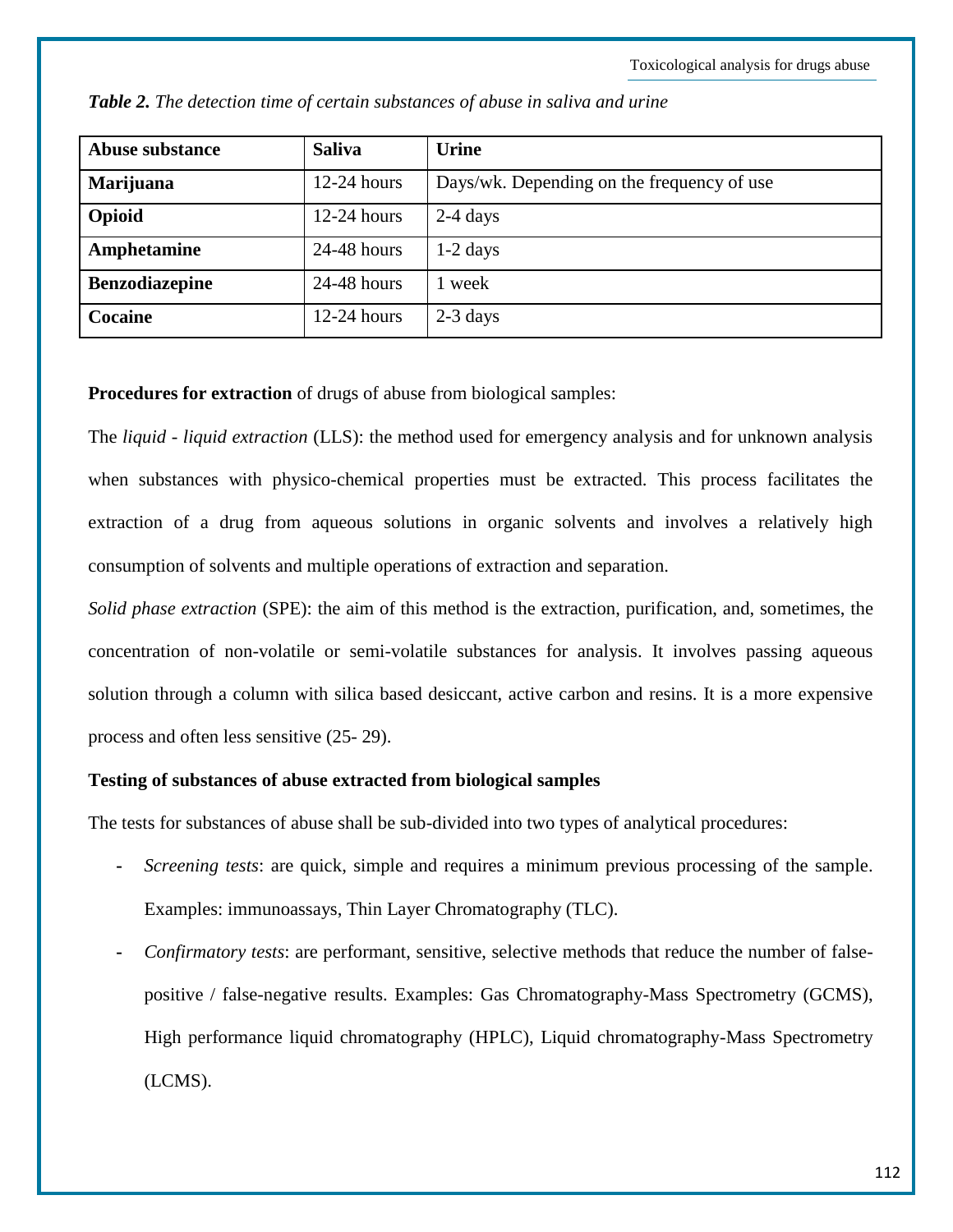**1. Screening methods for the determination of drugs of abuse: thin layer chromatography, immunoassay**

For the toxicological screening of drugs of abuse simple, quick and inexpensive analytical methods are required. Screening methods plays an important role in the forensic medicine laboratories, both in the analysis of incriminated objects as well as in the analysis of biological samples. Due to the large diversity of samples it is practically impossible to use extraction methods and sophisticated and timeconsuming instrumental techniques for analysis of all samples. Therefore, it is absolutely necessary to use simple screening tests to restrict further research area (30- 33).

The conditions that have to be met by a method of analysis to be used as screening test:

- **-** easy to performed
- **-** quick
- **-** not require a complicated and unaffordable equipment
- **-** require few usual reagents
- **-** not require highly qualified personnel
- **-** inexpensive
- **-** able to be performed also outside a lab
- **-** require a minimum processing of the samples.

The interpretation of screening tests results is a complex process, which requires an overview on limitations raised by the analysis method, by pharmacokinetic and biotransformation characteristics of the incriminated substance, but also by psychological, physiological and pathological pattern of the patient (including history of drug dependence) (34). A negative result does not necessarily indicate the absence of the substance, that can be present but at a level below the detection limit of the method. A true-positive result from a screening test will not indicate the dose, the time or the route of administration, and it doesn't make the difference between an occasional or a chronic administration. That's why, it is recommended to use more specific and performant analytical methods for confirming the screening test results (35- 38).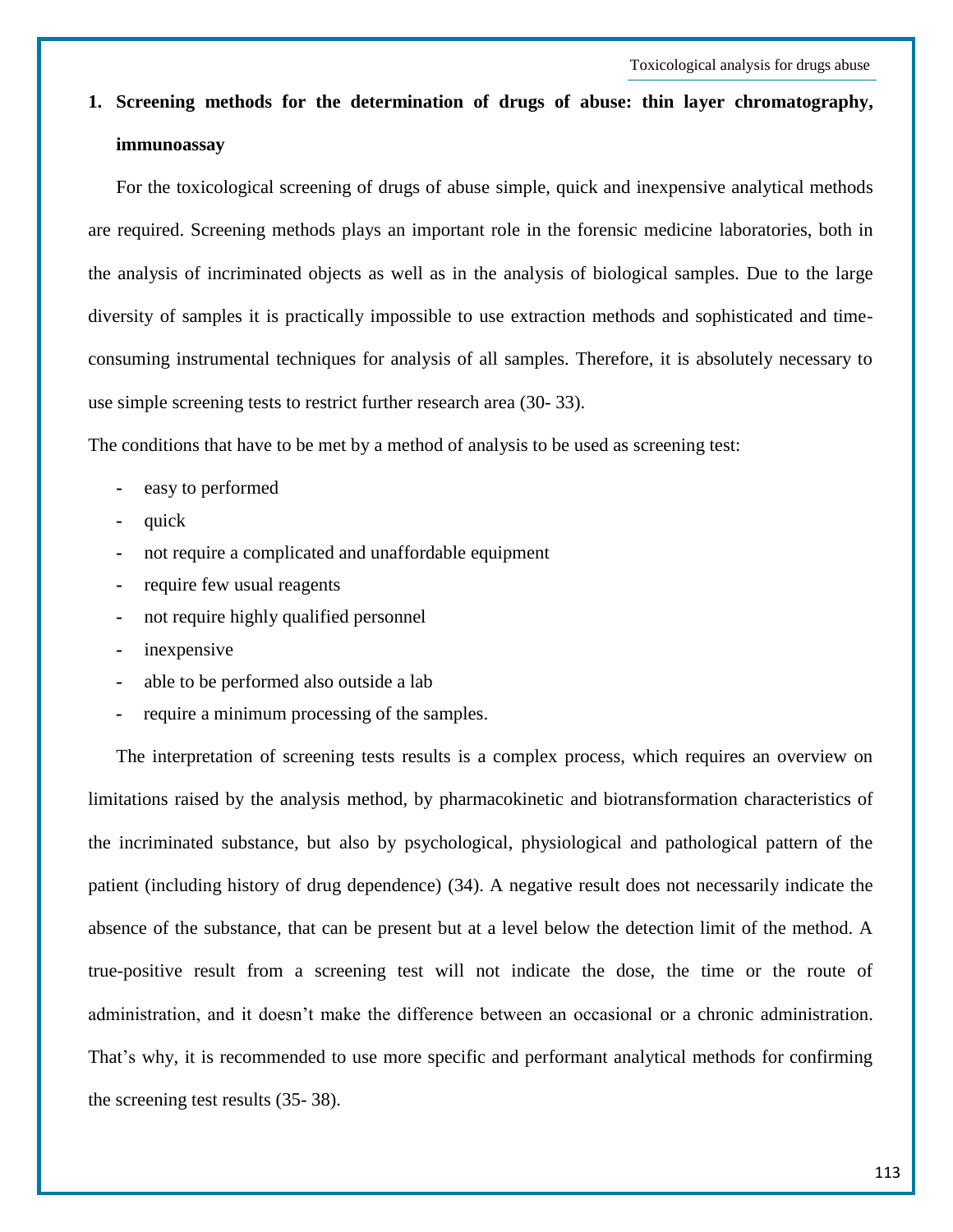Screening tests are used in several purposes: forensic (analysis of incriminated samples), clinical or medical care (admission in substitution treatment, compliance of treatment, testing abstinence during therapy), occupational medicine, doping tests. The most commonly used screening tests at the present time are *thin-layer chromatography (TLC) and immunoassays.*

*Thin-layer chromatography* (TLC) is a wide spread technique used for the separation and identification of substances. It is used to analyse bulk active substances, pharmaceutical products, but also illicit substances or biological samples. Conventional TLC is a fast and low-cost method for qualitative analysis. Requires a minimum and readily available equipment, and experimental techniques are easily acquired. These determinations are not expensive, and can be carried out in laboratories with limited facilities (39- 42).

The Committee of Systematic Toxicological Examination of the International Association of Forensic Toxicologists (TIAFT), recommends 10 separation systems to identify medicinal substances and drugs of abuse, depending on their acid-base character. The correspondence between the different psycho-active substances and TIAFT recommended systems is shown in table number 5.

| Drug of abuse      | <b>TA</b> | <b>TB</b>                | <b>TC</b>                | TE | TL                       | <b>TAE</b> | <b>TAF</b>               | <b>TAJ</b>               | <b>TAK</b>               | <b>TAL</b>               |
|--------------------|-----------|--------------------------|--------------------------|----|--------------------------|------------|--------------------------|--------------------------|--------------------------|--------------------------|
| 5-methyltryptamine | 56        | $\overline{\phantom{a}}$ |                          |    |                          |            | $\overline{\phantom{a}}$ |                          | $\overline{\phantom{a}}$ | $\overline{\phantom{0}}$ |
| amphetamine        | 43        | 20                       | 9                        | 43 | 18                       | 12         | 75                       | $\overline{\phantom{a}}$ | $\overline{\phantom{a}}$ | $\overline{\phantom{0}}$ |
| benzphetamine      | 73        | 67                       | 70                       | 87 | 70                       | 60         | $\overline{\phantom{a}}$ | $\overline{\phantom{a}}$ | $\overline{\phantom{a}}$ | $\overline{\phantom{0}}$ |
| benzoylecgonine    | 21        | $\overline{0}$           | $\mathbf{1}$             |    |                          |            | $\overline{\phantom{a}}$ | $\overline{\phantom{a}}$ | $\overline{\phantom{a}}$ | $\overline{\phantom{0}}$ |
| cannabidiol        | 94        | $\overline{\phantom{0}}$ |                          | 95 | $\overline{\phantom{0}}$ |            | $\overline{\phantom{a}}$ | 88                       | 76                       | 97                       |
| cannabinol         | 94        | $\overline{\phantom{0}}$ | $\overline{\phantom{0}}$ | 95 | $\overline{\phantom{0}}$ |            | $\overline{\phantom{0}}$ | 90                       | 77                       | 97                       |
| cocaine            | 65        | 45                       | 47                       | 77 | 54                       | 35         | 30                       | 13                       | $\overline{0}$           | $\overline{2}$           |
| $\Delta^9$ - THC   | 11        | $\overline{\phantom{0}}$ |                          | 31 | $\overline{\phantom{0}}$ |            | $\overline{\phantom{a}}$ | $\overline{0}$           | 1                        | 31                       |
| diamorphine        | 47        | 15                       | 38                       | 49 | $\overline{4}$           | 26         | 33                       | 25                       | 5                        | 64                       |
| dimethyltryptamine | 46        | 15                       | 10                       | 63 | 11                       | 14         | 56                       | $\overline{2}$           | 3                        | 41                       |

*Table 5. TLC methods for the analysis of psycho-active substances according to TIAFT*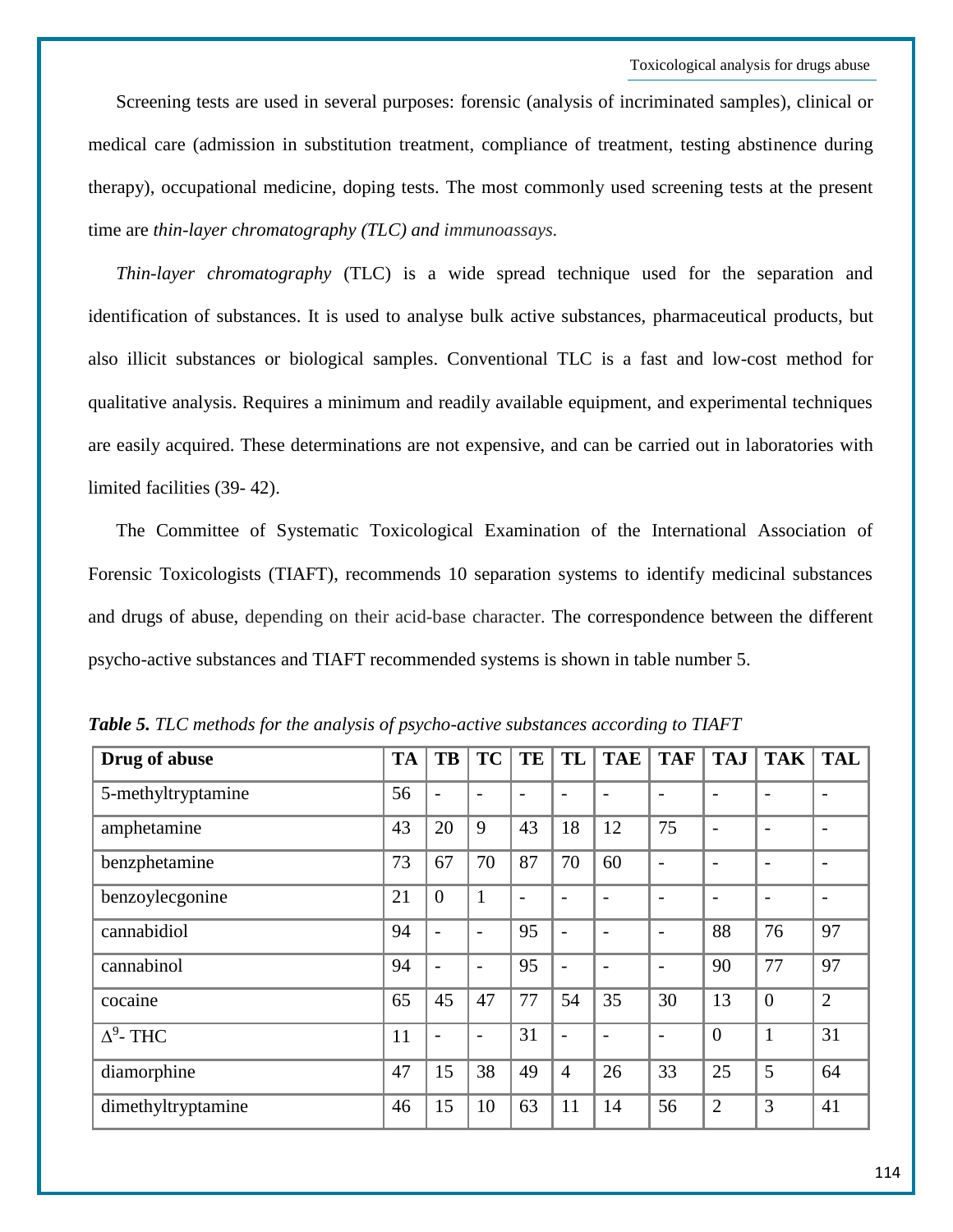| dimethyltryptamine | 40 | 9              | 9                        | 50             | 6              | 14 | 39           |                          |                          |                          |
|--------------------|----|----------------|--------------------------|----------------|----------------|----|--------------|--------------------------|--------------------------|--------------------------|
| <b>DOM</b>         | 51 | 15             | 17                       | 41             | 16             | 9  | 76           | -                        | $\overline{a}$           | $\overline{\phantom{0}}$ |
| ketamine           | 63 | 37             | 63                       | 79             | 64             | 68 | 72           | 47                       | $\overline{4}$           | 43                       |
| lysergic acid      | 58 | $\overline{0}$ | $\overline{0}$           | $\theta$       | $\overline{0}$ | 70 | 16           | 48                       | 7                        | 79                       |
| mescaline          | 20 | 3              | 10                       | 24             | 12             | 6  | 63           | $\overline{2}$           | 9                        | 51                       |
| methamphetamine    | 31 | 28             | 13                       | 42             | 5              | 9  | 63           | $\mathbf{0}$             | 3                        | 45                       |
| methadone          | 48 | 59             | 20                       | 77             | 27             | 16 | 60           | 8                        | $\overline{0}$           | 45                       |
| morphine           | 37 | $\overline{0}$ | 9                        | 20             | $\mathbf{1}$   | 18 | 23           | $\theta$                 | $\overline{0}$           | 15                       |
| psilocin           | 39 | 5              | 9                        | 47             | 9              | 14 | 48           | $\overline{\phantom{a}}$ | $\overline{\phantom{0}}$ | $\overline{\phantom{0}}$ |
| psilocybin         | 5  | $\overline{0}$ | $\overline{\phantom{a}}$ | $\overline{0}$ | $\overline{0}$ | 80 | $\mathbf{1}$ | $\overline{\phantom{a}}$ | $\overline{\phantom{a}}$ | $\overline{\phantom{0}}$ |

**Immunoassays** are commonly used as screening tests for testing drugs of abuse. Often, they are not making any discrimination between the related compounds, so the results obtained are likely to be cross-reactive. For this reason, such methods are followed by confirmation using performant separation technique such as GC-MS for qualitative analysis and HPLC for quantitative analysis.

Used on a larger scale, the immunoassays methods are based on the antigen - antibody reaction. The quality of antibody is critical for the sensitivity, precision and accuracy of the determination. In order to generate a measurable signal, the immunoassay technique uses a specific antibody for the identified compound or class of compounds and a labelled form of the same compound or the antibody. The labelling may be done with a radioisotope in case of radioimmunoassay (RIA), an active enzyme in case of enzyme-linked immunosorbent assay (ELISA) or a fluorescent compound in case of fluorescence immunoassay (FIAS) (43- 46). Polarization Immunoassay (FPIA) use fluorescein attached to one compound (antigen) as marker. When it is bound to antibody, fluorescein molecular rotation slows down and leads to changes in the polarization of fluorescent emission. The polarization p is inversely proportional to the concentration of the unbound compound. The main advantage is the exceptional stability of the FPIA reagents, which enable the tracing of the calibration curve valid for longer time and the automation of the determination (47).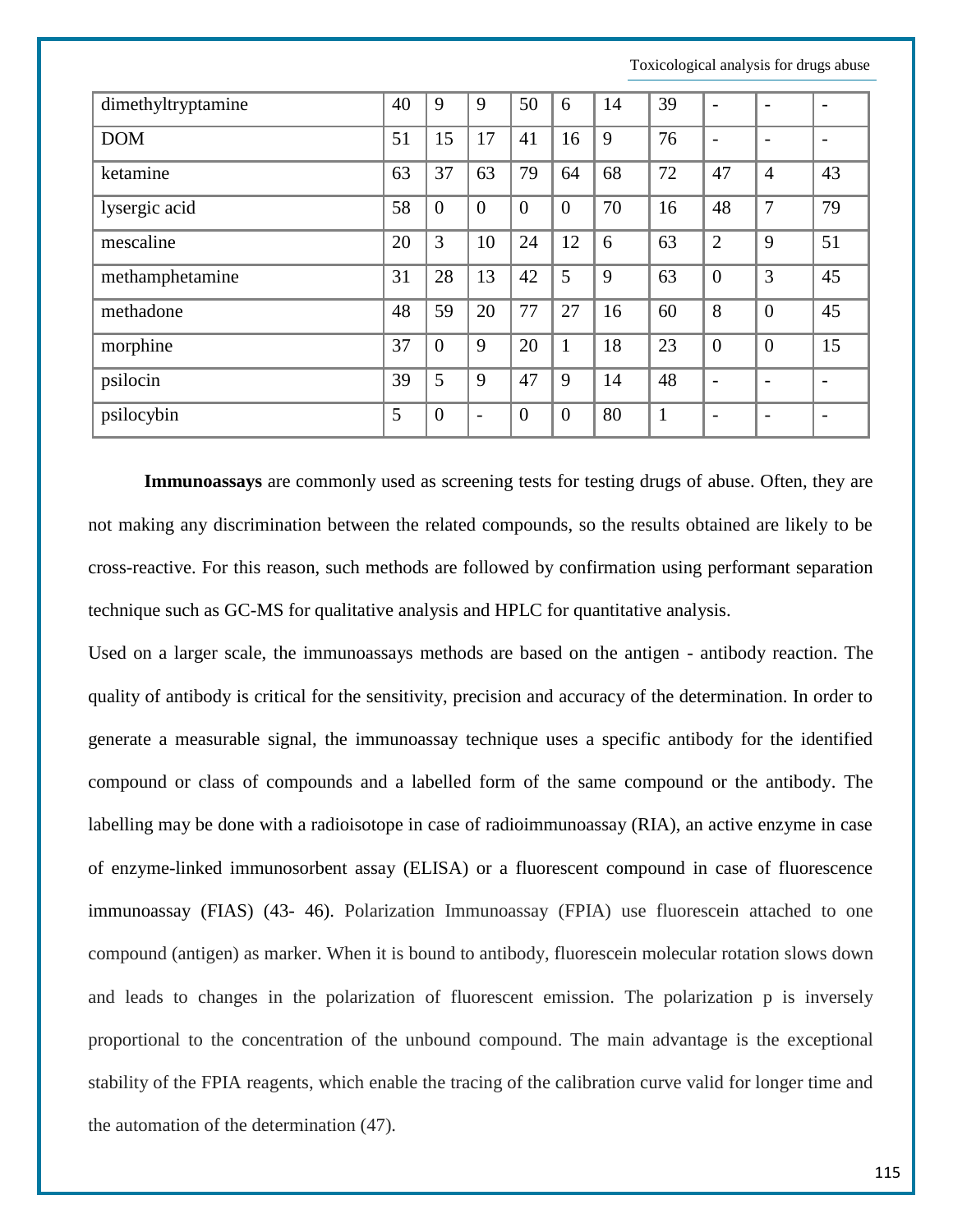In the immunoassay methods, the biological sample requires a minimum previous preparation (e.g. simple centrifugation in the case of urine). After the initial immunoassay test of the screening program, usually we proceed to identify the particular compound involved using performant separation methods from complex matrices as biological samples (48- 50).

## **2. Toxicological examination of the drugs of abuse - confirmatory methods**

In order to eliminate false positive or false negative screening tests, toxicological analysis is continued with confirmatory tests.

Confirmatory tests:

- **-** Are effective methods, sensitive, selective, accurate, reproducible;
- **-** Are performant column chromatographic methods: GC-MS, HPLC, LC-MS;
- **-** Requires a laborious sample preparation stage;
- **-** Requires expensive equipment and highly qualified personnel;
- **-** Are analysed with higher costs.

Chromatography is a method of separating components of a mixture on the basis of their different distribution between two phases, one of which is stationary - generally fixed on a support (glass or aluminium plate, paper sheet, steel column, etc.) and other, mobile, which moves in relation to the fixed phase. This conducted to a different migration of the components leading to their separation. The mobile phase is gas in GC-MS methods and liquid in HPLC and LC-MS methods. The chromatography is used both for qualitative and quantitative determination of the chemical substances. The identification is based on the time required for the migration of the substance into the separation system. The assay is based on the proportionality of the amount to the peak area (51).

#### **Confirmatory Tests - gas chromatography coupled with mass spectrometry (GC-MS)**

The GC-MS is the gold standard for a reliable identification of the drugs of abuse in all kinds of samples. It combines the advantages of gas chromatography with those of mass-spectrometry. Mass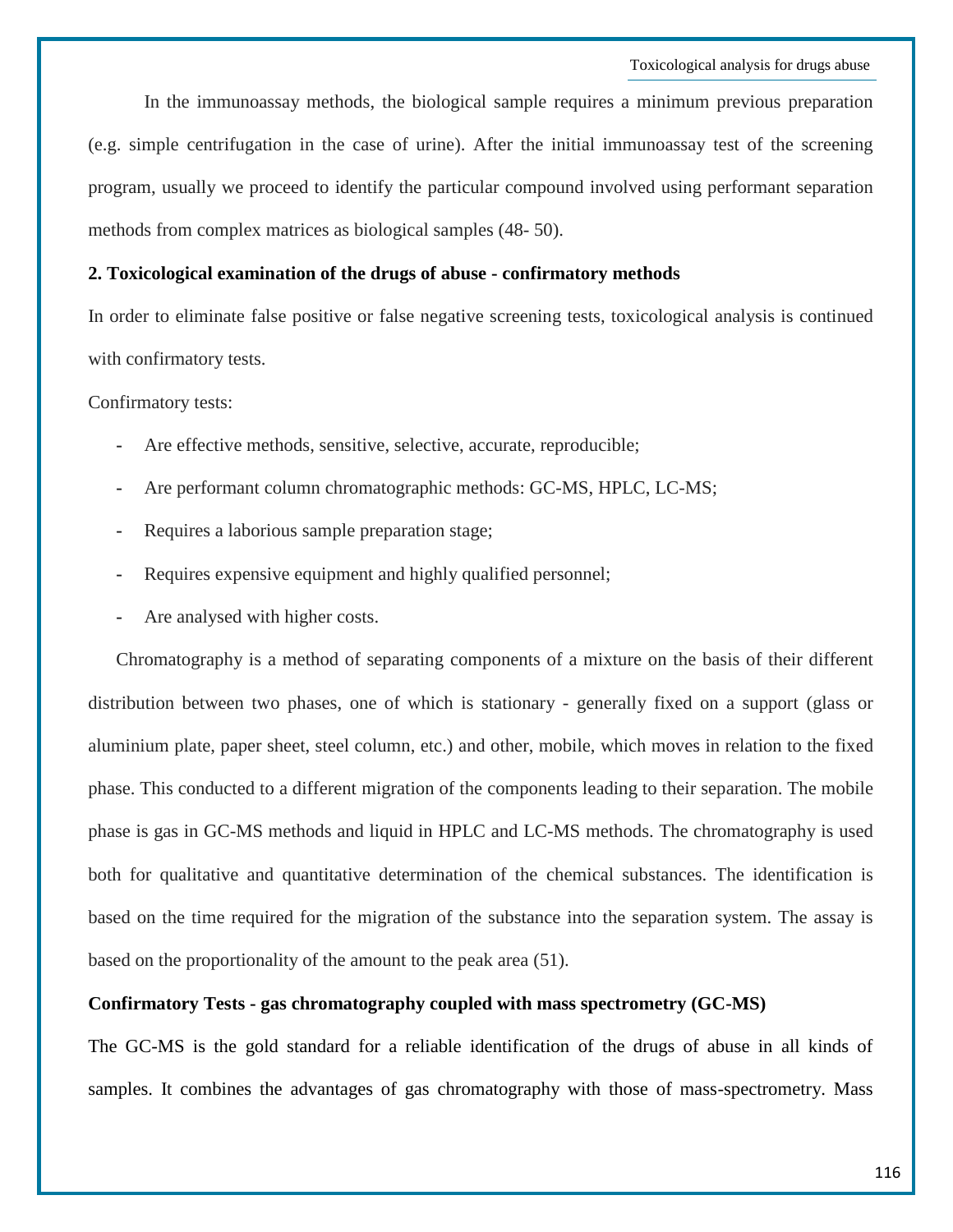spectrometry is an analytical technique used to identify organic substances, based on pattern recognition's of fragments resulting from the ionization.

| <b>References</b>       | <b>United Nations</b>                                                                  | Goldberger B.A.                                                                                                                                                                                                                                                            | De Giovanni N. et al.                                                                                                                                                                                                                                                          | Wang W.L. et al.                                                                                                                                                                                                                       |  |
|-------------------------|----------------------------------------------------------------------------------------|----------------------------------------------------------------------------------------------------------------------------------------------------------------------------------------------------------------------------------------------------------------------------|--------------------------------------------------------------------------------------------------------------------------------------------------------------------------------------------------------------------------------------------------------------------------------|----------------------------------------------------------------------------------------------------------------------------------------------------------------------------------------------------------------------------------------|--|
|                         | <b>International</b><br><b>Drug Control</b>                                            | et al.                                                                                                                                                                                                                                                                     |                                                                                                                                                                                                                                                                                |                                                                                                                                                                                                                                        |  |
| Detected<br>compounds   | Programme<br>Drugs of abuse                                                            | Heroin,<br>6-acetyl<br>morphine                                                                                                                                                                                                                                            | Heroin,<br>cocaine<br>and<br>metabolites                                                                                                                                                                                                                                       | Cocaine,<br>morphine,<br>codeine,<br>heroin<br>and<br>metabolites                                                                                                                                                                      |  |
| Column                  | Diffrent capillary<br>colum $12 \text{ m x } 0,2$<br>mm d.i.                           | Rtx-5, 15m x 25<br>mm d.i.                                                                                                                                                                                                                                                 | $HP-1$ , 12 m x 0,2 mm<br>d.i.                                                                                                                                                                                                                                                 | $HP-1$ , 12 m x 0,2 mm<br>d.i., film de $0,33 \mu$ m                                                                                                                                                                                   |  |
| Carrier gas             | He                                                                                     | He ultrapur                                                                                                                                                                                                                                                                |                                                                                                                                                                                                                                                                                | He                                                                                                                                                                                                                                     |  |
| Flow rate               | $1,9$ mL/min                                                                           | $1,2$ mL/min                                                                                                                                                                                                                                                               |                                                                                                                                                                                                                                                                                | $1$ mL/min                                                                                                                                                                                                                             |  |
| Injection type          |                                                                                        | splitless                                                                                                                                                                                                                                                                  |                                                                                                                                                                                                                                                                                | splitless                                                                                                                                                                                                                              |  |
| Injector<br>temperature | $250^{\circ}$ C                                                                        | 250 °C                                                                                                                                                                                                                                                                     | 250 °C                                                                                                                                                                                                                                                                         | 250 °C                                                                                                                                                                                                                                 |  |
| Oven<br>temperature     | $\frac{150 - 300}{ }$<br>$\rm ^{\circ}C.$<br>with gradient of<br>12 °C/min             | 1 min. to $150^{\circ}$ C,<br>followed<br>by<br>increasing to 200 °C<br>with a gradient of<br>$\rm ^{\circ}C$<br>12.5<br>$\sqrt{2}$<br>min,<br>maintained at 200<br>$\rm ^{\circ}C$<br>15<br>for<br>S,<br>increasing to 290 °C<br>with $30^\circ$ C/min,<br>held for 4 min | $\rm ^{\circ}C$<br>for<br>120<br>min,<br>$\mathbf{1}$<br>increasing to 220<br>$\rm ^{\circ}C$<br>with a gradient of 20 $^{\circ}$ C<br>/ min, then to 260 $^{\circ}$ C<br>with $5 \degree C$ / min and<br>finally to 280 ° C with a<br>20 $\degree$ C / min, held for 2<br>min | $\circ$<br>70<br>for<br>min,<br>increasing to 220<br>$\rm ^{\circ}C$<br>with a gradient of 35 $^{\circ}$ C<br>/ min, constant at 220<br>°C 0.25 min, increasing<br>to 250 °C at 10 °C $/$<br>min, held at 250 $\degree$ C for<br>3 min |  |
| Derivatization          | SIM or TFA                                                                             |                                                                                                                                                                                                                                                                            | <b>BSTFA-1%TMCS</b>                                                                                                                                                                                                                                                            |                                                                                                                                                                                                                                        |  |
| Observation             | of<br>guide<br>recommended<br>methods<br>for<br>analysing<br>substances<br>of<br>abuse | Heroin: LOD<br>10<br>$\mu$ g/L; range 1,0 -<br>250 μg/L, r 0,995<br>6-acetyl<br>morphine:<br><b>LOD</b><br>1,0<br>$\mu$ g/L,<br>range $1,0 - 500$<br>$\mu$ g/L, r >0,995                                                                                                   | LOD 50 ng/mL; range<br>50-500 ng/mL                                                                                                                                                                                                                                            | Hair: range $0,1 - 10,0$<br>ng/mg<br>Urine, saliva, plasma:<br>range $1 - 100$ ng/mL                                                                                                                                                   |  |
| Extraction              | Liquid-liquid<br>extraction or SPE<br>with<br>C18<br>cartridge                         | <b>SPE</b><br>with<br>ZSDAU020<br>cartridge                                                                                                                                                                                                                                | SPE with C18 cartridge                                                                                                                                                                                                                                                         | <b>SPE</b>                                                                                                                                                                                                                             |  |
| Biological<br>samples   | Blood, saliva and<br>urine                                                             | Blood,<br>plasma,<br>saliva and urine                                                                                                                                                                                                                                      | Urine                                                                                                                                                                                                                                                                          | Blood, saliva, urine and<br>hair                                                                                                                                                                                                       |  |

*Table 6. GC-MS methods for heroin and its metabolites analysis in biological samples*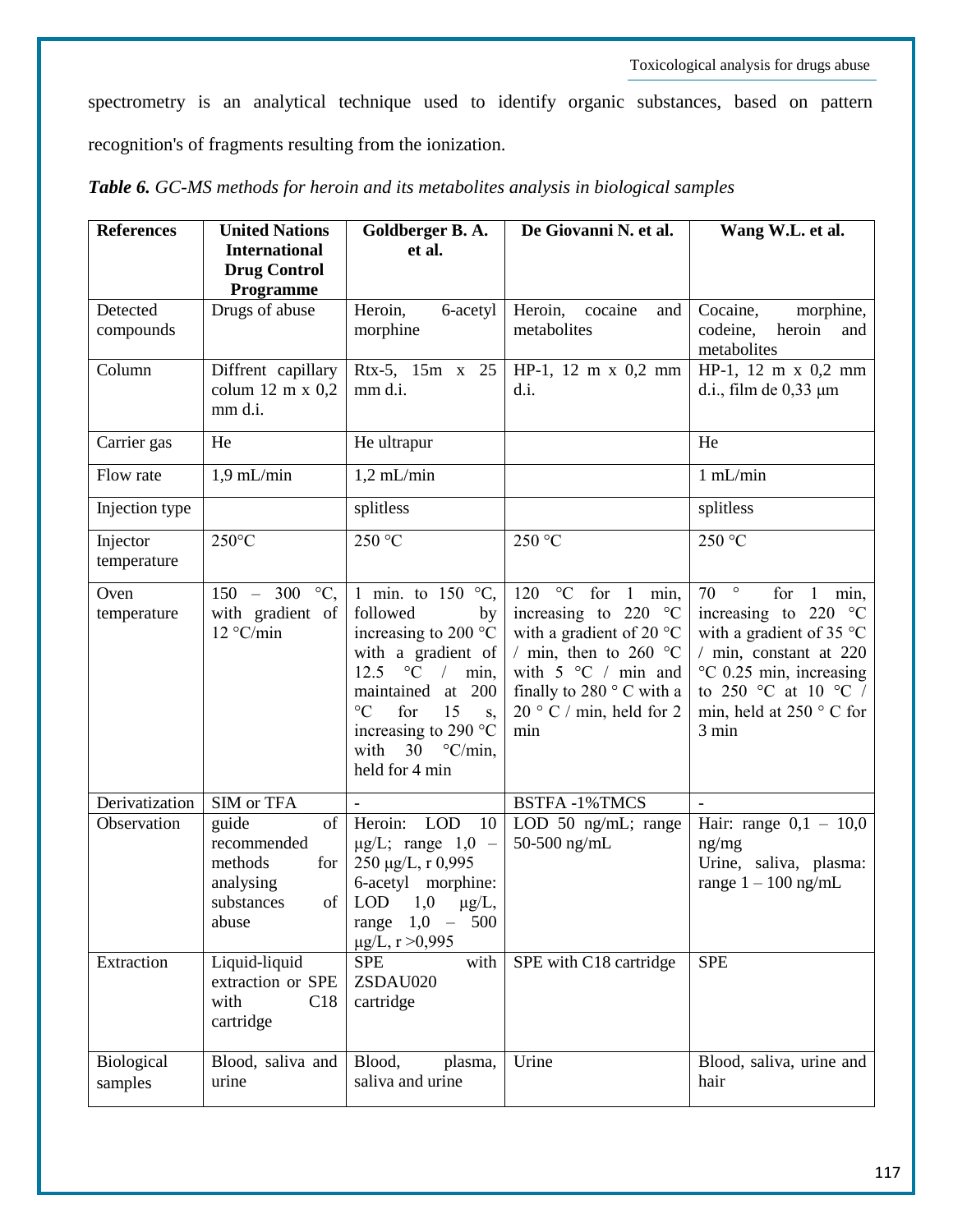The mass spectrum recorded is compared with libraries of mass spectrum. In table number 6 are

listed a few GC-MS methods for heroin and its metabolites analysis in biological samples.

*Confirmatory Tests – High Performance Liquid Chromatography (HPLC)*

HPLC method is the first choise for the quantitative determination of drugs of abuse in all kinds of samples. Quantitative determination is based on proportionality between peak area and amount of the analyte in the sample. In Table number 7 several HPLC methods for analysis of the heroin and its metabolites in biological samples are presented (52).

|                                     | <b>United</b><br><b>Nations</b><br><b>International</b><br><b>Drug Control</b><br>Programme | <b>United Nations</b><br><b>International</b><br><b>Drug Control</b><br>Programme                                      | Katagi M. et al.                                                                               | Bourquin D. et al.                                                  | Low A.S. et al.                                                                                  | Umans J.<br>G. et al.                                                                        |
|-------------------------------------|---------------------------------------------------------------------------------------------|------------------------------------------------------------------------------------------------------------------------|------------------------------------------------------------------------------------------------|---------------------------------------------------------------------|--------------------------------------------------------------------------------------------------|----------------------------------------------------------------------------------------------|
| Detected<br>compound<br>$\mathbf S$ |                                                                                             |                                                                                                                        | Heroin and metabolites<br>(monoacetylmorphinae,<br>diacetylmorphine)                           | Heroin,<br>morphine,<br>and their<br>codeine<br>metabolites         | Heroin, 6-<br>monoacetyl-<br>morphine,<br>codeine.<br>pholcodine,<br>dihydrocodeine,<br>morphine | Heroin, 6-<br>monoacetyl<br>-morphine,<br>morphine                                           |
| Detection                           | UV, $\lambda = 218$ nm                                                                      | Electrochemical                                                                                                        | Mass spectrometry                                                                              | DAD, $\lambda = 210$ nm                                             | UV, $\lambda = 280$ nm                                                                           | UV, $\lambda = 218$<br>nm                                                                    |
| Column                              | LiChrosorb<br>5<br>60.<br>um,<br>$30cm \times 4mm$<br>d.i.                                  | ODS, 5µm, 25<br>cm x 4,6 mm d.i.                                                                                       | Capcell Pak SCX 1,5<br>mm d.i. x 150 mm, 5 µm                                                  | C18, 125 x 2 mm<br>d.i., $3 \mu m$                                  | Hypersil<br>$3\mu m$ ,<br>200 x 2 mm d.i.                                                        | LiChrosorb<br>$Si$ 60 5 $\mu$ m,<br>$30 \times 4$ mm<br>d.i.,                                |
| Faza<br>mobilă                      | acetonitril e:<br>ammonia:<br>methanol:<br>acetic glacial<br>acid<br>soluția<br>B           | acetonitrile<br>$\blacksquare$<br>0.2M<br>sodium<br>perchlorate<br>buffer / 0.005 M<br>sodium<br>citrate<br>(1:9, v/v) | 10<br>mM<br>ammonium<br>(pH)<br>6.0)<br>acetate<br>$\sim$ $-$<br>acetonitrile $(30:70, v / v)$ | o-phosphoric<br>acid.<br>dicyclohexylamine,<br>acetonitrile, water, | dichloromethane,<br>pentane,<br>methanol,<br>diethylamine                                        | acetonitrile,<br>ethanol<br>concentrate<br>d ammonia,<br>methanol,<br>glacial<br>acetic acid |
| Elution                             | Izocratic                                                                                   | Izocratic                                                                                                              | Izocratic                                                                                      | Gradient                                                            | Izocratic                                                                                        | Izocratic                                                                                    |
| Flow rate                           | $1.3$ mL/min                                                                                | $1.9$ mL/min                                                                                                           |                                                                                                | $0.2$ mL/min                                                        | $0.4$ mL/min                                                                                     | 80<br>mL/ora<br>(1.33)<br>mL/min                                                             |
| Extractie                           | LLE or SPE<br>with<br>$C-18$<br>cartridge                                                   | <b>SPE</b><br><b>LLE</b><br>$\alpha$<br>with<br>$C-18$<br>cartridge                                                    | <b>SPE</b>                                                                                     | ex SPE with C-18<br>cartridge                                       | SPE with C-18<br>cartridge                                                                       | <b>LLE</b>                                                                                   |
| Biological<br>samples               | Blood, saliva<br>and urine                                                                  | Blood, saliva<br>and urine                                                                                             | Urine                                                                                          | PLasma                                                              | Urine                                                                                            | Blood                                                                                        |

*Table 7. HPLC methods for analysis of the heroin and its metabolites in biological samples*

# *Confirmation Tests - liquid chromatography coupled with mass spectrometry (LC-MS)*

Liquid chromatography coupled with mass spectrometry is a modern hyphenated technique which combines the advantages of HPLC with those of mass-spectrometry. The mass spectrum recorded is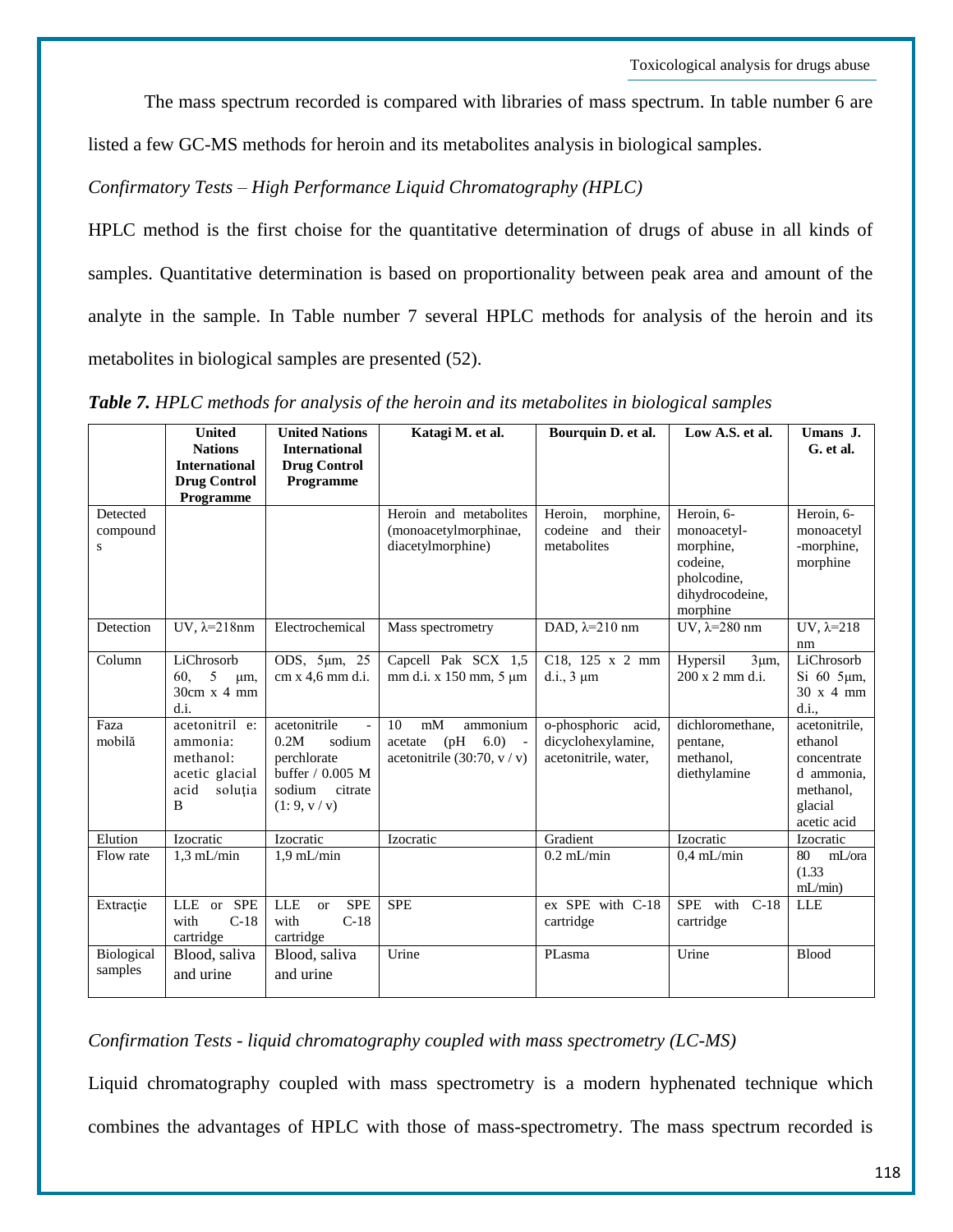compared with libraries of mass spectrum. It is used for both qualitative and quantitative determination,

having as advantages the selectivity and the increased sensitivity (53).

In table number 8 a few LC-MS methods for analysis of the methadone and its metabolites in biological samples are listed (54).

| <b>References</b>            | Vlase L. et<br>al.                                                           | Dams R. et<br>al.                                                                                                                      | Danielson T.J.<br>et al.                               | Widschwendter<br>C. G. et al.                                              | Kelly T. et al.                                                                    | Rosas M.E. et al.                                                 |
|------------------------------|------------------------------------------------------------------------------|----------------------------------------------------------------------------------------------------------------------------------------|--------------------------------------------------------|----------------------------------------------------------------------------|------------------------------------------------------------------------------------|-------------------------------------------------------------------|
| <b>Detected</b><br>compounds | Methadone                                                                    | Opioids,<br>cocaine<br>and<br>metabolites                                                                                              | Methadone and<br>her metabolites<br>(EDDP,<br>EMDP)    | Methadone and<br>quetiapine                                                | Enantiomers<br>$\sigma$ f<br>the<br>methadone<br>of<br>and<br>EDDP,<br><b>EMDP</b> | Enantiomers of the<br>methadone and of<br><b>EDDP</b>             |
| <b>Detection</b>             | (310)<br>MRM<br>$\rightarrow$ 265)                                           | <b>SRM</b>                                                                                                                             | <b>MRM</b>                                             | MRM (m/z 310<br>$\rightarrow$ 265; 384 $\rightarrow$<br>253)               | <b>MRM</b>                                                                         | SIM (m/z 310, 278,<br>313, 281)                                   |
| <b>Ionization</b>            | <b>ESI</b>                                                                   | API                                                                                                                                    | $\overline{?}$                                         | <b>API</b>                                                                 | <b>API</b>                                                                         | <b>ESI</b>                                                        |
| Column                       | $SB-$<br>Zorbax<br>C18 (100 x<br>3.0 mm, 3.5<br>$\mu$ m I.D.)                | Synergi Polar<br>RP (150 x 2)<br>$mm, 4 \mu m)$                                                                                        | $\overline{?}$                                         | Waters<br>Acquity,<br>C18<br>$(50 \times 2,1 \text{ mm},$<br>$1,7 \mu m$ ) | AGP<br>alpha-<br>glicopro-tein                                                     | AGP<br>alpha-<br>glicopro-tein                                    |
| <b>Internal</b><br>standard  |                                                                              | Deuterated<br>isotopes<br>of<br>the analysed<br>compounds                                                                              | Deuterated<br>isotopes of the<br>analysed<br>compounds | D3-methadone                                                               | $\frac{1}{2}$                                                                      | D3-methadone and<br>D3-EDDP                                       |
| <b>Mobile phase</b>          | Acetonitrile:<br>0.2% formic<br>acid<br>45:55<br>(v/v)                       | Mixture of 10<br>mM<br>ammonium<br>formate<br><b>or</b><br>0.001%<br>formic<br>acid<br>and<br>acetonitrilein<br>various<br>proportions |                                                        | Mixture<br>of<br>acetonitrile and<br>5 mM formic<br>acid                   | 20 mM acetic<br>acid:<br>isopropanol<br>93: $7 (v/v)$                              | Acetonitrile:<br>ammonium acetate<br>buffer $18:82 \text{ (v/v)}$ |
| <b>Elution</b>               | isochratic                                                                   | gradient                                                                                                                               |                                                        | gradient                                                                   | isochratic                                                                         | isochratic                                                        |
| <b>Flow rate</b>             | 1 mL/min                                                                     | $300 \mu L/min$                                                                                                                        |                                                        | $0,25$ mL/min                                                              | $0.9$ mL/min                                                                       | $0.9$ mL/min                                                      |
| Column<br>temperature        | 45°C                                                                         | $25^{\circ}$ C                                                                                                                         | $\bar{\phantom{a}}$                                    |                                                                            | $\overline{a}$                                                                     | $25^{\circ}$ C                                                    |
| <b>Extraction</b>            | De-<br>proteinized<br>plasma with<br>methanol<br>Urine diluted<br>with water | Without                                                                                                                                | $\overline{\mathcal{L}}$                               | With<br>acetonitrile and<br>centrifugation                                 | $\overline{?}$                                                                     | $\overline{?}$                                                    |
| <b>Biological</b><br>samples | Plasma<br>Urine                                                              | Urine                                                                                                                                  | <b>Blood</b><br>Liver                                  | Urine                                                                      | Hair                                                                               | Saliva                                                            |

*Table 8. LC-MS methods for methadone and its metabolites determination in biological samples*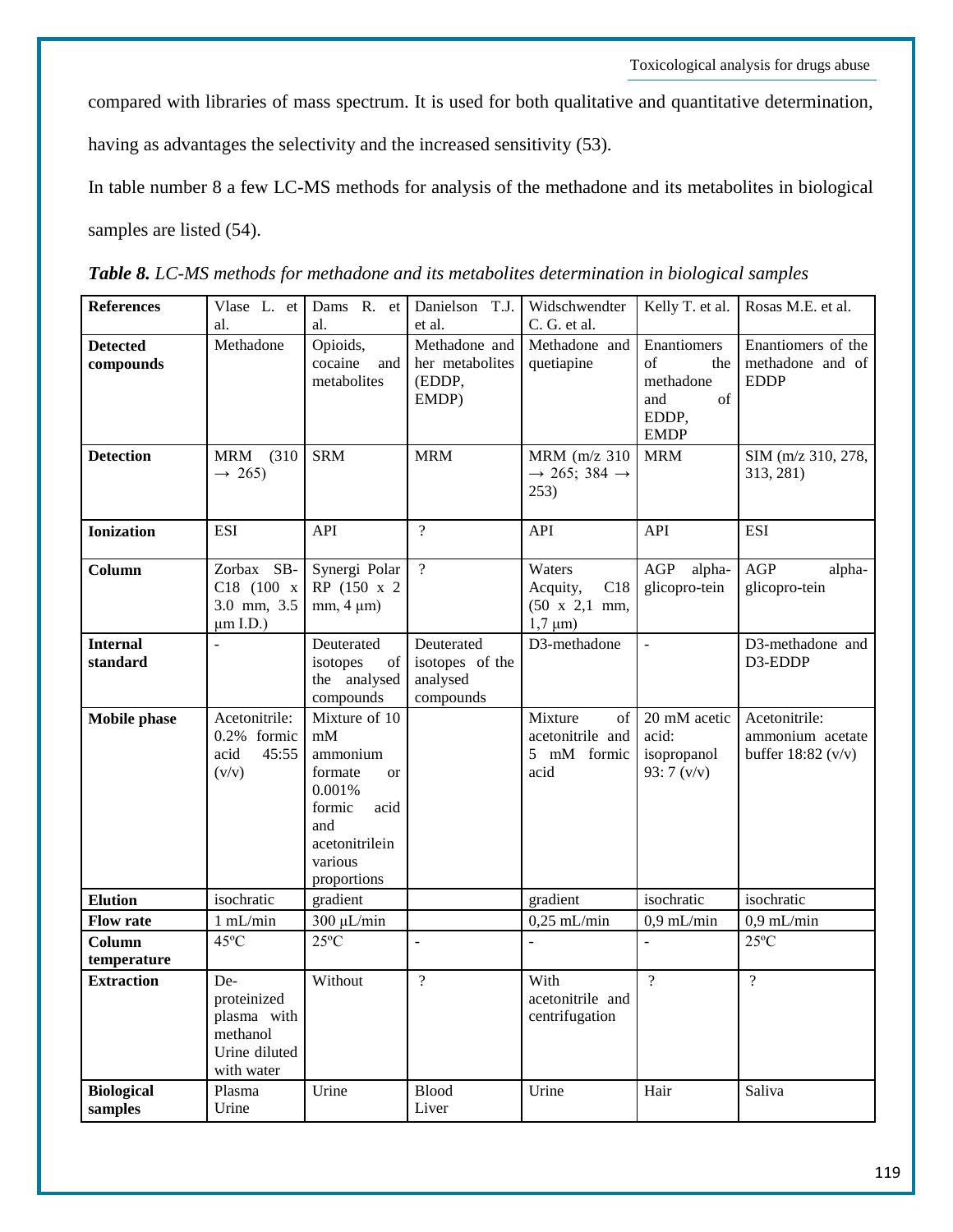## **Conclusions**

The methodology of a toxicological analysis of the substances of abuse shall be developed on the basis of: test sample type, analysis purpose, pharmacokinetic and biotransformation particularities of substance, equipment and reagents available, stuff expertise, cost.

Immunoassays offers a flexible approach of the analyses of drugs of abuse from different biological samples and represents a convenient method and a quick screening test for a large number of samples, with different matrixes. A true-positive result of an initial screening test, will not indicate on its own the dose, the time or the route of administration and it will not make the difference between an occasional administration or a chronic one.

*Screening* tests require subsequently performing confirmation tests for removing false positivea/ false negative results. Confirmation tests are modern chromatographic techniques (GC-MS, HPLC, LC-MS), high-performance, sensitive, selective, accurate. Confirmation tests have as disadvantages: timeconsuming step for the processing of the samples, expensive equipment, highly qualified staff and high cost.

The identification and the assay of drugs of abuse and their metabolites in biological samples provides to the specialists (doctors, authorities in the field of health, representatives of law) an objective tool for the diagnostic of abuse or for the monitoring of addictions treatment. Interpretation of the results is a complex process and requires an overview of: the analysis method, pharmacokinetic and biotransformation particularities of the substance, clinical pattern of the patient (including history of drug dependence).

**ACKNOWLEDGEMENT**: This paper is supported by Sectoral Operational Programme Human Resources Development (SOP HRD), financed from the European Social Fund and by the Romanian Government under the contract number POSDRU/159/1.5/S/132395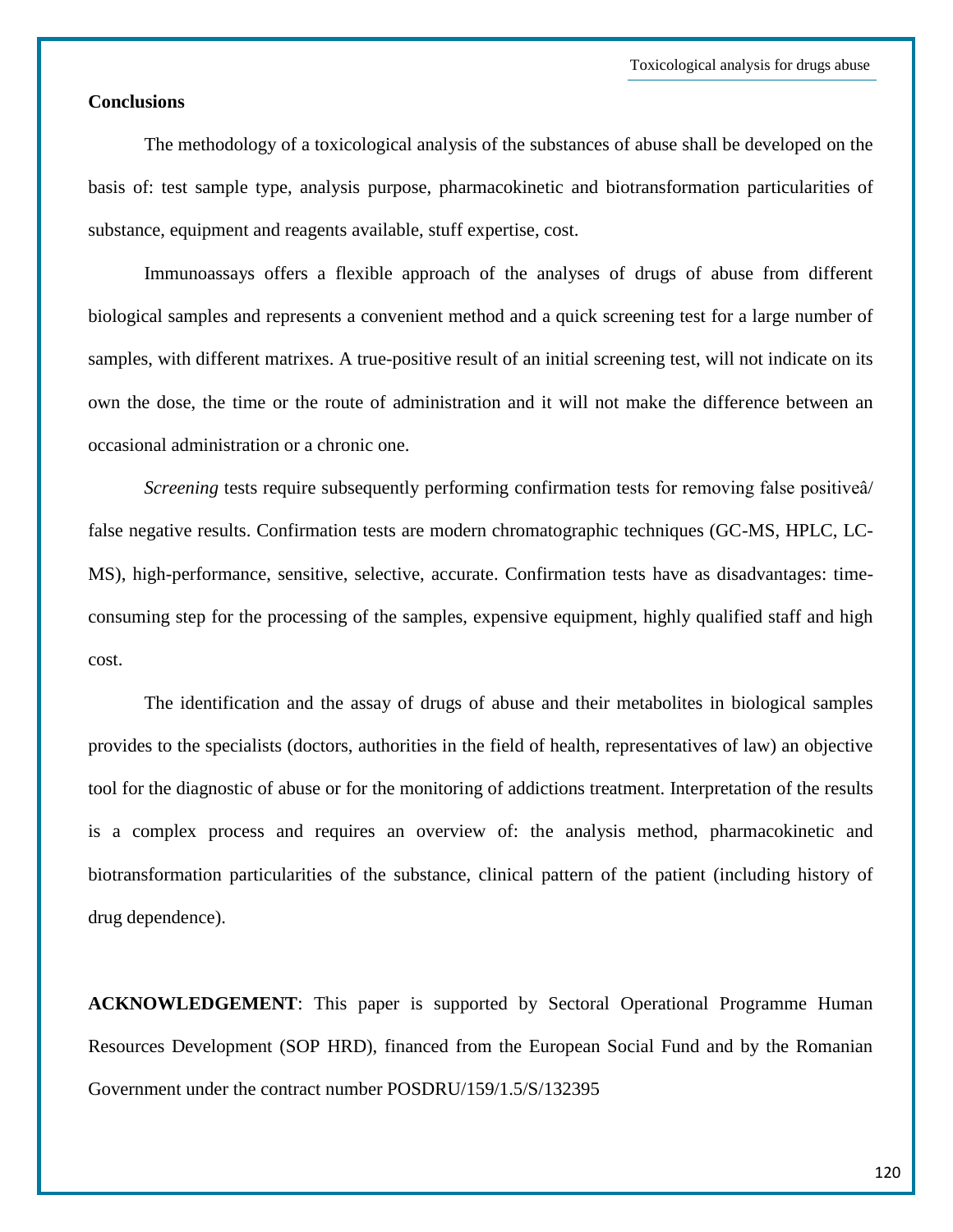## **References**

- 1. Concheiro M, Gray TR, Shakleya DM, Huestis MA. High-throughput simultaneous analysis of buprenorphine, methadone, cocaine, opiates, nicotine, and metabolites in oral fluid by liquid chromatography tandem mass spectrometry. *Anal Bioanal Chem*. *2010*; 398(2): 915–924.
- 2. Hoja H, Marquet P, Verneuil B, Lotfi H, Penicaut B, Lachatre G. Applications of liquid chromatography-mass spectrometry in analytical toxicology: a review., *J. Anal. Toxicol*. *1997*; 21(2): 116-126.
- 3. Brunet BR, Allan JB, Karl BS, Patrick M, Marilyn AH. Development and validation of a solidphase extraction gas chromatography–mass spectrometry method for the simultaneous quantification of methadone, heroin, cocaine and metabolites in sweat. *Anal Bioanal Chem. 2008*; 392(2): 115–127.
- 4. Dams R., Murphy CM, Lambert WE, Huestis MA. Urine drug testing for opioids, cocaine, and metabolites by direct injection liquid chromatography/tandem mass spectrometry, *Rapid Commun. Mass Spectrom*. *2003*; 17: 1665–1670.
- 5. Cheng Y, Neue UD, Woods LL. Novel high-performance liquid chromatographic and solid-phase extraction methods for quantitating methadone and its metabolite in spiked human urine, *Journal of Chromatography B. 1999*, 729: 19–31.
- 6. De Giovanni N, Rossi SS. Simultaneous detection of cocaine and heroin metabolites in urine by solid-phase extraction and gas chromatography-mass spectrometry – *J. Chromatography B 1994*, 658: 69-73.
- 7. \*\*\*<http://what-when-how.com/forensic-sciences/presumptive-chemical-tests/>
- 8. \*\*\* Recommended Methods for the Detection and Assay of heroin, Cannabinoids, Cocaine, Amphetamine, Metamphetamine and Ring-Substituted Amphetamine Derivatives in Biological Specimens – United Nations International Drug Control Programme (UNIDCDP), New York, 1995.
- 9. Aitken CG. Sampling How big a sample?, J. *Forensic Sci. 1999*, 44: 750-760.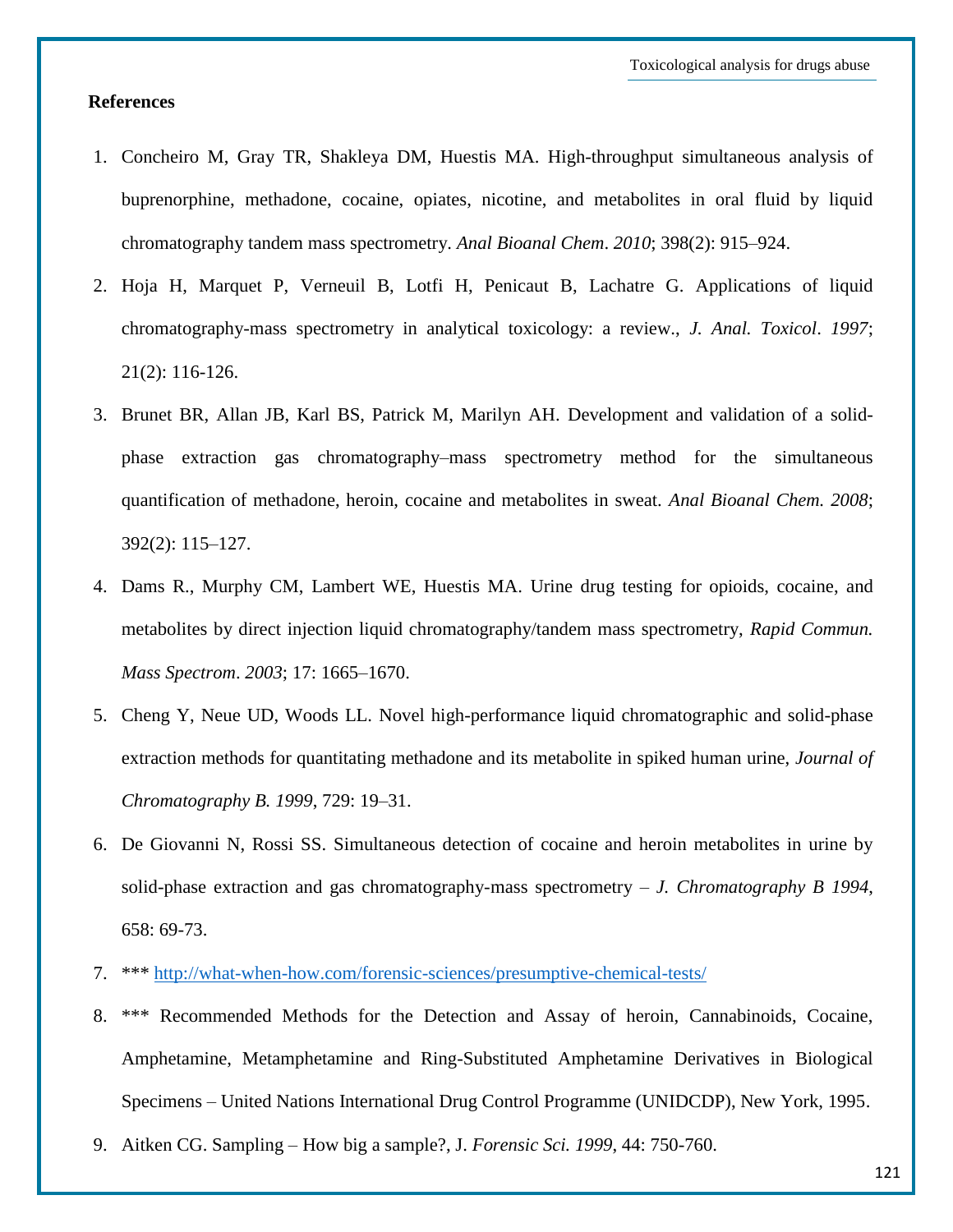- 10. Baconi D. Toxicomanii Note de curs, Ed. Tehnoplast Company SRL, Bucureşti, 2005.
- 11. Baconi D, Bălălău C. Toxicologia substanţelor de abuz, Ed. Universitară Carol Davila, Bucureşti, 2013.
- 12. Bourquin D, Lehman T, Hämmig R, Bührer M, Brenneisen R. High-performance liquid chromatographic monitoring of intravenously administered diacetylmorphine and morphine and their metabolites in human plasma. *J. Chromatography B 1997*, 694:233-238.
- 13. Choo RE, Lauren M. Jansson KS, Marilyn AH. A Validated Liquid Chromatography–Atmospheric Pressure Chemical Ionization-Tandem Mass Spectrometric Method for the Quantification of Methadone, 2-Ethylidene-1,5-dimethyl-3,3- diphenylpyrrolidine (EDDP), and 2-Ethyl-5-methyl-3,3-diphenylpyroline (EMDP) in Human Breast Milk. *J Anal Toxicol. 2007*; 31(5): 265–269.
- 14. Choo RE, Constance MM, Hendree EJ, Marilyn AH. Determination of methadone, 2-ethylidene-1,5-dimethyl-3,3- diphenylpyrrolidine, 2-ethyl-5-methyl-3,3-diphenylpyraline and methadol in meconium by liquid chromatography atmospheric pressure chemical ionization tandem mass spectrometry. *J. Chromatogr. B 2005;* 814: 369–373.
- 15. Danielson TJ, Mozayani A, Sanchez LA. Methadone and methadone metabolites in postmortem specimens – *Forensic Sci Med Pathol 2008;* 4: 170-174.
- 16. de Castroa A, Marta C, Diaa MS, Marilyn AH. Development and validation of a liquid chromatography mass spectrometry assay for the simultaneous quantification of methadone, cocaine, opiates and metabolites in human umbilical cord. *J. Chromatogr. B* 2009; 877: 3065–3071.
- 17. Etter ML, George KG, Eichhorst J, Lehotay DC. Determination of free and protein-bound methadone and its major metabolite EDDP: Enantiomeric separation and quantitation by LC/MS/MS. *Clinical Biochemistry 2005*; 38: 1095–1102.
- 18. Flanagan RJ, Braithwaite RA, Brown SS, Widdop B, de Wolff FA. Basic Analytical Toxicology World Health Organization, Geneva, 1995.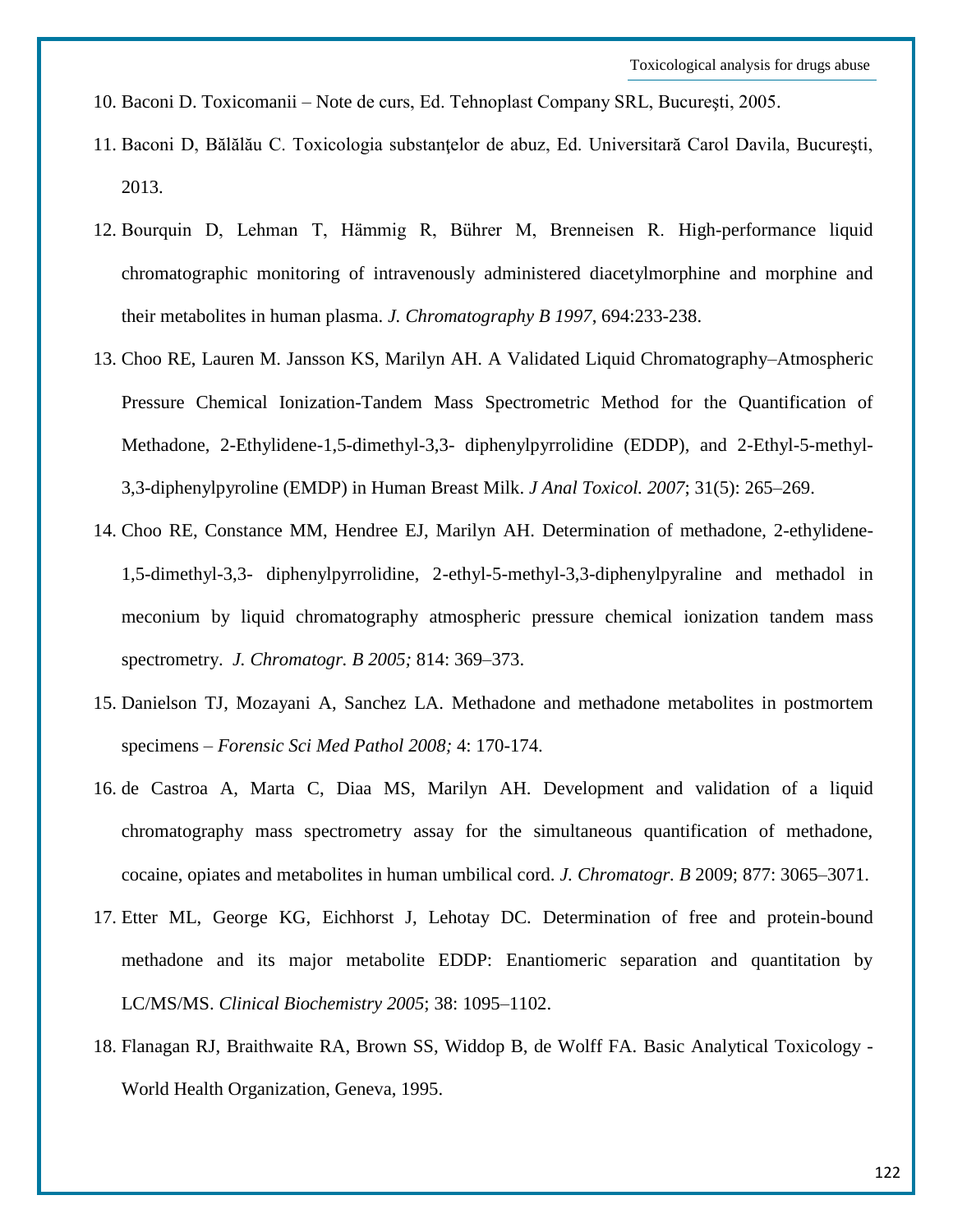- 19. Foster DJ, Andrew AS, Jason MW, Felix B. Population pharmacokinetics of (R)-, (S)- and racmethadone in methadone maintenance patients. *Br J Clin Pharmacol, 2004*; 57(6): 742–755.
- 20. Foster DJ, Somogyi AA, Bochner F, Stereoselective quantification of methadone and its major oxidative metabolite, 2-ethylidene-1,5-dimethyl-3,3-diphenylpyrrolidine, in human urine using high-performance liquid chromatography, *Journal of Chromatography B 2000*; 744: 165–176.
- 21. Fríguls B, Joya X, García-Algar O, Pallás CR, Vall O, Pichini S. A comprehensive review of assay methods to determine drugs in breast milk and the safety of breastfeeding when taking drugs. *Anal Bioanal Chem. 2010*; 397(3): 1157-1179.
- 22. Gergov M, Nokua P, Viori E, Ojanpero I. Simultaneous screening and quantification of opioid drugs in post-mortem blood and urine by LCMS – *Forensic Science International 2009*; 36-43.
- 23. Gheorghe M, Bălălău D, Ilie M, Baconi DL, Ciobanu AM. Component analysis of illicit heroin samples by GC-MS method - *Farmacia 2008*, LVI (5): 577-582.
- 24. Gheorghe M, Bălălău D, Ilie M, Baconi DL, Ciobanu AM. Qualitative analysis of confiscated illegal drugs by thin-layer chromatography, *Farmacia 2008*, LVI (5): 541-546
- 25. Girod C, Staub C. Methadone and EDDP in hair from human subjects following a maintenance program: results of a pilot study. *Forensic Science International 2001*; 117(3): 175-184.
- 26. Goldberger BA, Darwin WD, Grant TM, Allen AC, Caplan YH, Cone EJ. Measurement of Heroin and Its Metabolites by Isotope-Dilution Electron-Impact Mass Spectrometry. *Clin. Chem. 1993;*  39(4): 670-675.
- 27. Hallinan R, Raya J, Byrne A, Kingsley A, Attia J. Therapeutic thresholds in methadone maintenance treatment: A receiver operating characteristic analysis. *Drug and Alcohol Dependence 2006*; 81: 129–136.
- 28. Jansson LM, Robin EC, Harrow C, Martha V, Schroeder JR, Lowe R, Huestis MA. Concentrations of Methadone in Breast Milk and Plasma in the Immediate Perinatal Period. *J Hum Lact. 2007*; 23(2): 184–190.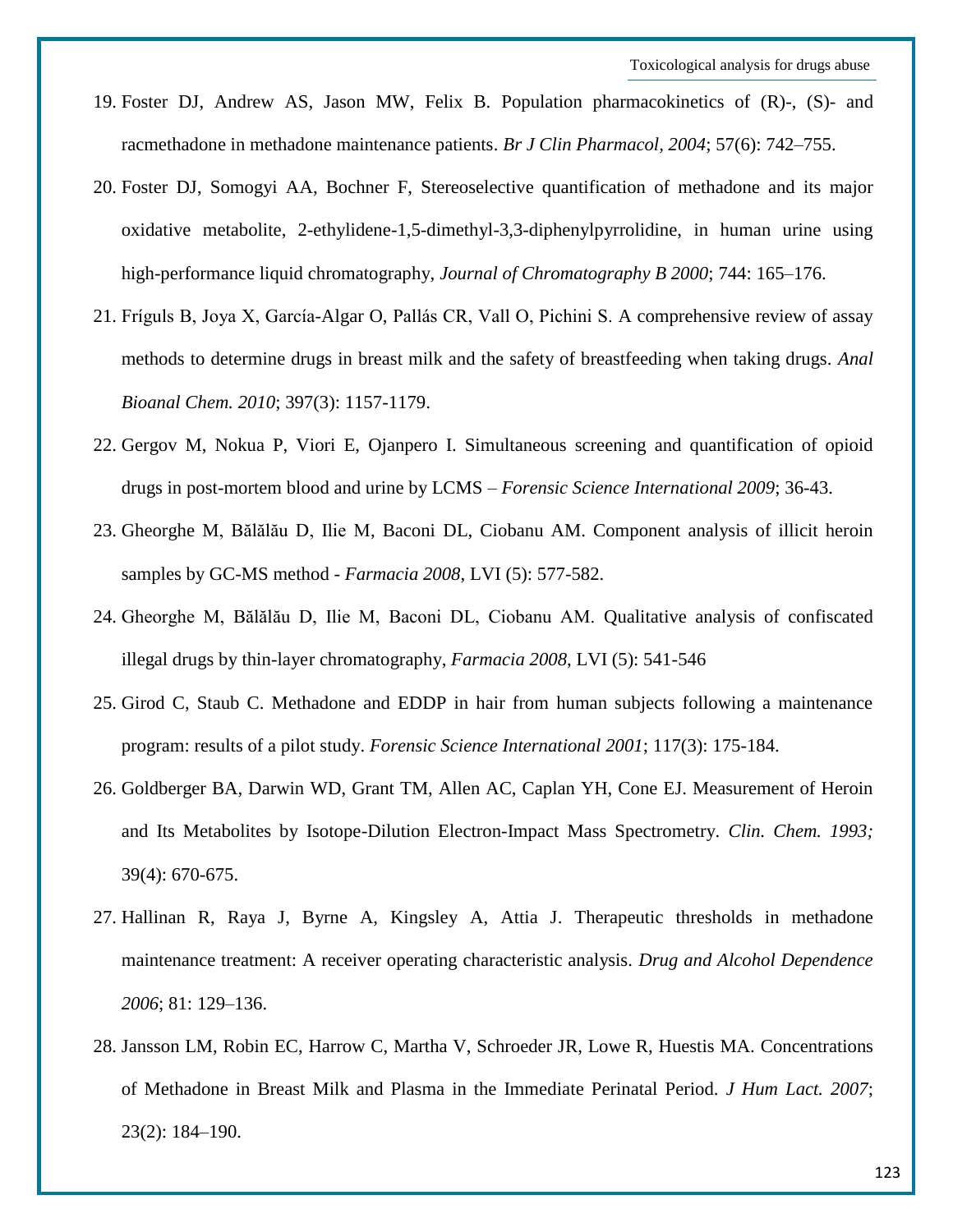- 29. Katagi M, Nishikawa M, Tatsuno M, Miki A, Tsuchihashi H. Column-switching high-performance liquid chromatography–electrospray ionization mass spectrometry for identification of heroin metabolites in human urine. *Journal of Chromatography B 2001*; 751: 177–185.
- 30. Kelly T, Doble P, Dawson M. Chiral analysis of methadone and its major metabolites (EDDP and EMDP) by liquid cromatography-mass spectrometry. *J Chromatogr B Analyt Technol Biomed Life Sci. 2005*; 814(2): 315-323.
- 31. Kintz P, Julie E, Marion V, Vincent C. Interpretation of hair findings in children after methadone poisoning. *Forensic Science International 2009*; 196(1-3): 51-54.
- 32. Larson ME, Thomas MR. Quantification of a Methadone Metabolite (EDDP) in Urine: Assessment of Compliance. *Clinical Medicine & Research 2009*; 7(4): 134-141.
- 33. Lehotay DC, George S, Etter ML, Graybiel K, Eichhorst JC, Fern B, Wildenboer W, Selby P, Kapur B. Free and bound enantiomers of methadone and its metabolite, EDDP in methadone maintenance treatment: Relationship to dosage? *Clinical Biochemistry 2005*; 38: 1088–1094.
- 34. Liang HR, Foltz RL, Meng M, Bennett P. Method development and validation for quantitative determination of methadone enantiomers in human plasma by liquid chromatography/tandem mass spectrometry. *J. Chromatogr. B. 2004*; 806(2): 191-198.
- 35. Low AS, Taylor RB. Analysis of common opiates and heroin metabolites in urine by highperformance liquid chromatography. *J. Chromatography B. 1995*; 663: 225-233.
- 36. Lucas CS, Bermejob AM, Tabernerob MJ, Fernándezb P, Strano-Rossic S. Use of solid-phase microextraction (SPME) for the determination of methadone and EDDP in human hair by GC–MS. *Forensic Science International 2000*; 107(1-3): 225-232.
- 37. Moeller MR, Feya P, Wennig R. Simultaneous determination of drugs of abuse (opiates, cocaine and amphetamine) in human hair by and its application to a methadone treatment program. *Forensic Science International 1993*; 63(1-3): 185-206.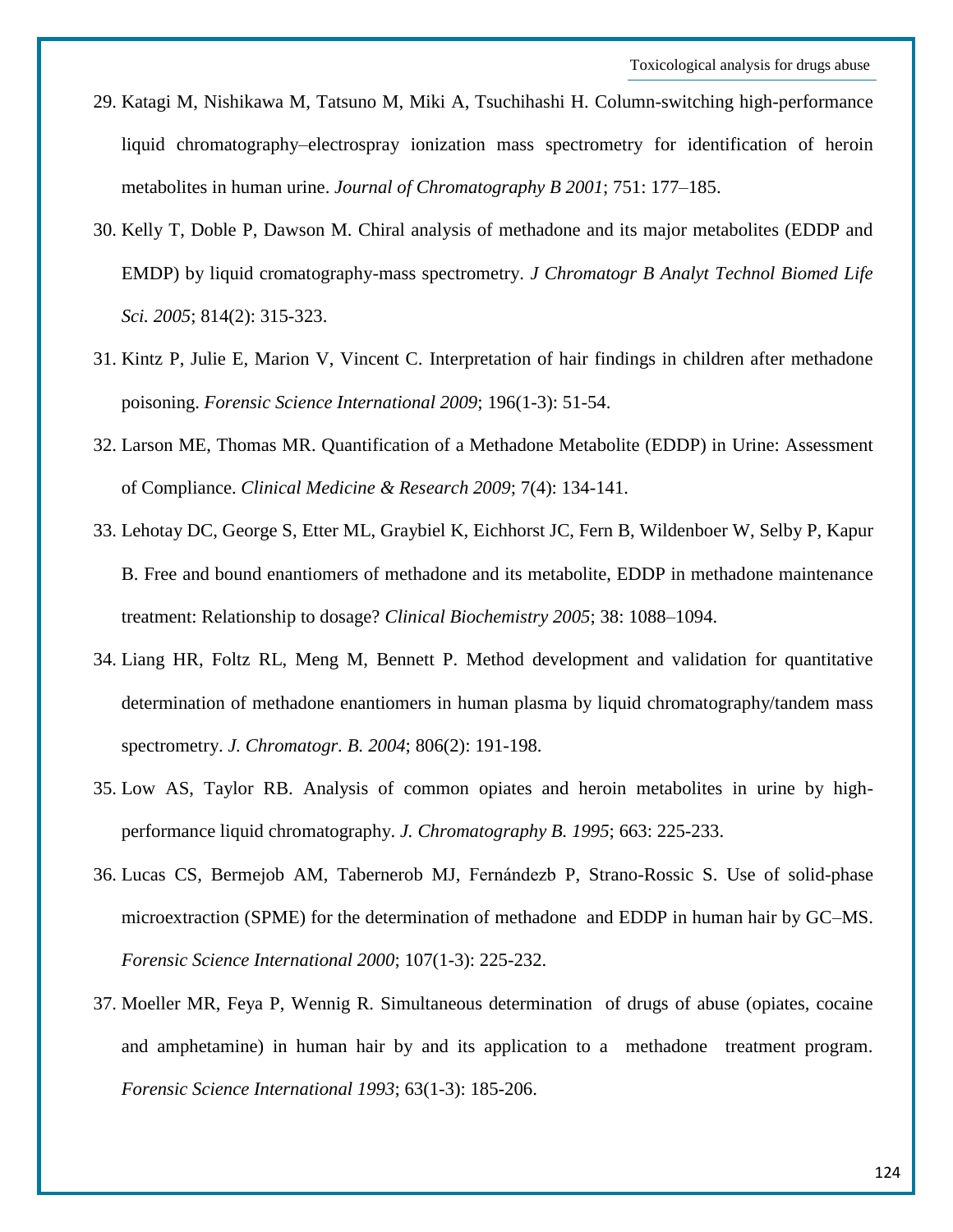- 38. Moffat AC, Osselton MD, Widdop B. (eds) Clarke's analysis of drugs and poisons, third edition, 2004, Pharmaceutical Press
- 39. Moore C, Guzaldo F, Hussain MJ, Lewis D. Determination of methadone in urine using ion trap GC/MS in positive ion chemical ionization mode. *Forensic Science International 2001*; 119(2): 155-160.
- 40. Nanovskaya TN, Sujal VD, Ilona AN, Zharikova OL, Gary DVH, Mahmoud SA. Methadone metabolism by human placenta. *Biochemical Pharmacology 2004*; 68: 583–591.
- 41. Nikolaou Panagiota D., Ioannis I. Papoutsis, Julia Atta-Politou, Sotiris A. Athanaselisa, Chara A. Spiliopouloa, Antony C. Calokerinos, Constantinos P. Maravelias - Validated method for the simultaneous determination of methadone and its main metabolites (EDDP and EMDP) in plasma of umbilical cord blood by gas chromatography–mass spectrometry. *J. Chromatogr. B 2008*; 867: 219– 225.
- 42. Ortelli Didier, Serge Rudaz, Anne-Françoise Chevalley, Annie Mino, Jean-Jacques Deglon, Luc Baland, Jean-Luc Veuthey - Enantioselective analysis of methadone in saliva by liquid chromatography–mass spectrometry. *J. Chromatogr. A 2000*, 871(1-2): 163-172.
- 43. Perrigo BJ, Joynt BP. Use of ELISA for the detection of common drugs of abuse in forensic whole blood samples, *Can. Soc. Forensic Sci. J. 1995*; 28: 261-269.
- 44. Quintela O, Lopez P, Bermejo AM, M. Lopez-Rivadulla. Determination of methadone, 2 ethylidene-1,5-dimethyl-3,3-diphenylpyrrolidine and alprazolam in human plasma by liquid chromatography–electrospray ionization mass spectrometry. *J. Chromatogr. B 2006*; 834: 188–194.
- 45. Rodriguez Rosas M.E., Kenzie L. Preston, David H. Epstein, Eric T. Moolchan, Irving W. Wainer Quantitative determination of the enantiomers of methadone and its metabolite (EDDP) in human saliva by enantioselective liquid chromatography with mass spectrometric detection. *J. Chromatogr. B 2003*; 796(2): 355-370.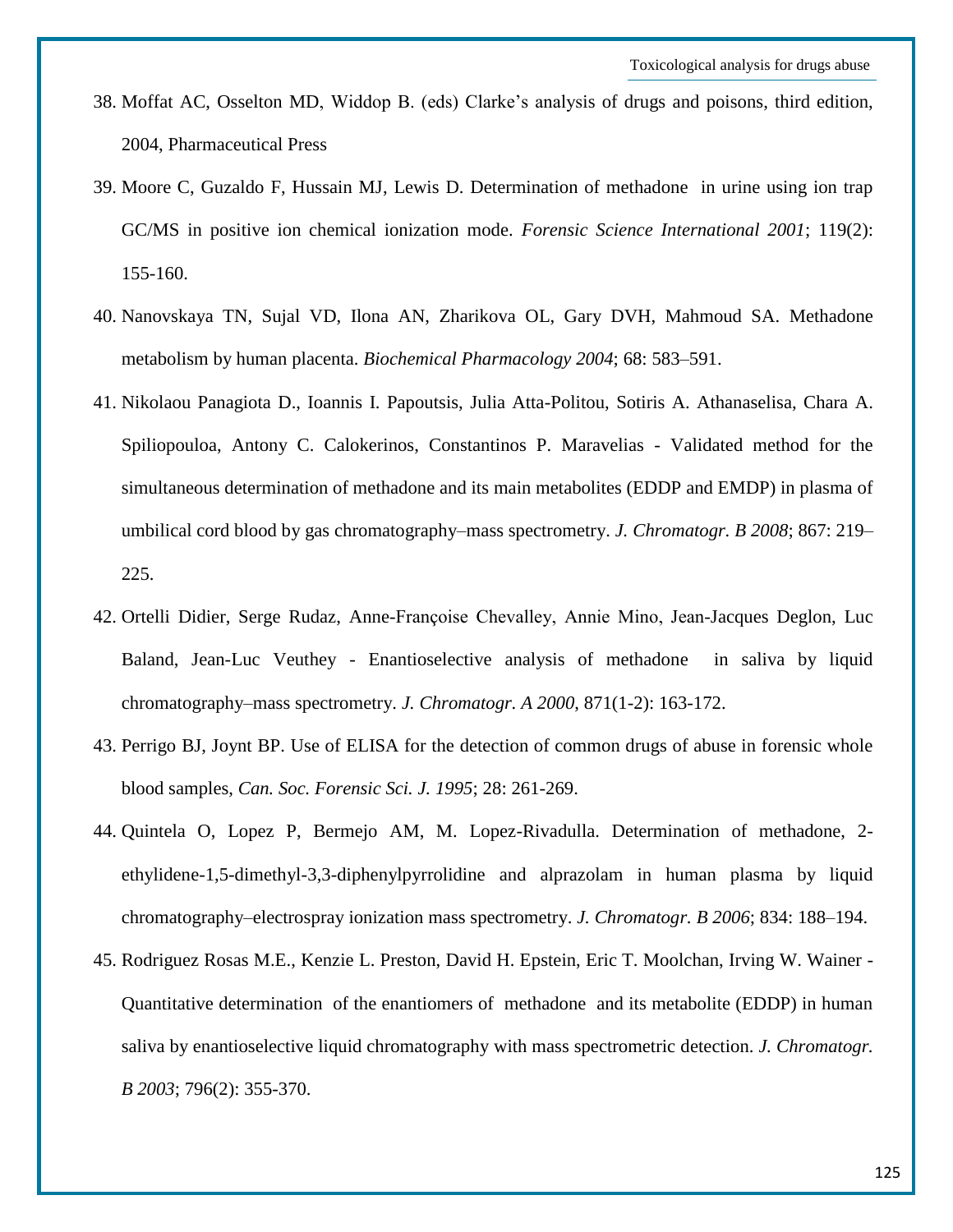- 46. Rook Elisabeth J., Michel J.X. Hillebrand, Hilde Rosing, Jan M. van Reeb, Jos H. Beijnen The quantitative analysis of heroin, methadone and their metabolites and the simultaneous detection of cocaine, acetylcodeine and their metabolites in human plasma by high-performance liquid chromatography coupled with tandem mass spectrometry. J. Chromatogr. B 2005; 824: 213–221.
- 47. Rosas ME, Preston KL, Epstein DH, Moolchan ET, Wainer IM. Quantitative determination of the enantiomers of methadone and its metabolite (EDDP) in human saliva by enantioselective liquid chromatography with mass spectrometric detection. *J Chromatogr B Analyt Technol Biomed Life Sci. 2003*; 796(2): 355-370.
- 48. Schmidt N, Brune K, Geisslinger G. Stereoselective determination of the enantiomers of methadone in plasma using high-performance liquid chromatography, *J.Chromatogr. B Biomed Sci. Appl. 1992*; 583(2): 195-200.
- 49. Shakleya D.M., Riet Dams, Robin E. Choo, Hendree Jones, Marilyn A. Huestis Simultaneous Liquid Chromatography–Mass Spectrometry Quantification of Urinary Opiates, Cocaine, and Metabolites in Opiate-Dependent Pregnant Women in Methadone-Maintenance Treatment. *J Anal Toxicol. 2010*; 34(1): 17–25.
- 50. Shakleya Diaa M., Lauren M. Jansson, Marilyn A. Huestis Validation of a LC–APCI-MS/MS method for quantification of methadone, 2-ethylidene-1,5-dimethyl-3,3-diphenylpyrrolidine (EDDP) and 2-ethyl-5-methyl-3,3-diphenylpyraline (EMDP) in infant plasma following protein precipitation. *J. Chromatogr. B. 2007*; 856: 267–272.
- 51. Umans JG, Chiu TS, Lipman RA, Schultz MF, Shin SU, Inturrjsl CE. Determination of heroin and its metabolites by high performance liquid chromatography – J. Chromat. 1982; 233: 213-225.
- 52. lase L, Popa DS, Leucuţa SE, Loghin F. Bioanalysis of methadone in human plasma and urine by LC/MS/MS - *Revue Roumaine de Chimie 2008*, 53(12): 1157–1164.